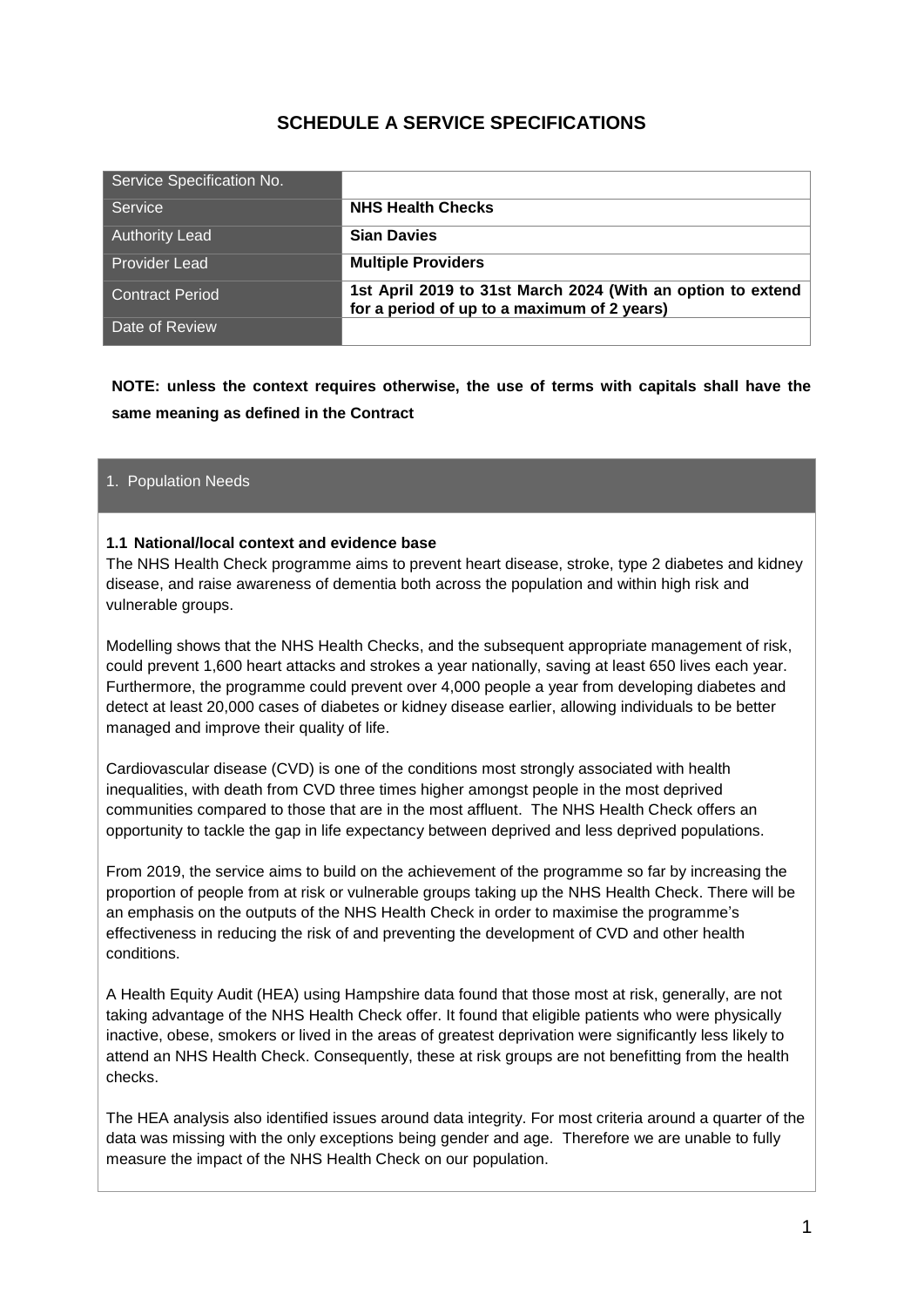## 2. Hampshire County Council (HCC) Corporate Aims and Key Service Outcomes

### **2.1 Local Strategic Aims & Priorities**

Local authorities have a legal duty to make arrangements for everyone aged 40-74 to be offered an NHS Health Check once in every five years and for them to be recalled for another check every five years, while they remain eligible. In order to maximise health gains from the NHS Health Check, the service will focus on those at higher risk of CVD and associated morbidity and mortality.

## **2.2 Hampshire County Council Strategic Aims**

The NHS Health Check will assist in delivering Outcome 2 of Hampshire County Council's Strategic Aims.- People in Hampshire live safe, healthy and independent lives. Identifying individuals at risk will prevent illness thus protecting the residents of Hampshire from avoidable ill health and dependency. By aiming to invite 100% of the eligible population over a five year period, those Hampshire residents will have the opportunity to attend an NHS Health Check to maximise their health and wellbeing.

## 3. Sustainability, Equalities, Social Value and Other Impacts

Sustainability: Legal requirements exist for local authorities to make arrangements to invite and deliver defined elements of the NHS Health Check. By providing the service through primary care, the outcomes from the NHS Health Check remain on the patient clinical record.

Equalities: Within the service being proposed there will be positive impacts for people with disabilities or who are from ethnic minority groups: the focus on people considered 'at risk' should increase uptake by patients from these groups and thus allow them to benefit from any necessary interventions.

Social value: Reducing the impact of CVD on morbidity and mortality will enhance the quality of life for people most at risk of CVD. This will also have a positive impact on local health services and the wider economy.

#### 4. Scope

#### **4.1 Aims and objectives of service**

Aim: Reduce morbidity and mortality from CVD in Hampshire

Objective 1**.** Help people live longer, healthier lives by:

- Reducing the risk and incidence of heart attacks and strokes, type 2 diabetes and and chronic kidney disease other associated diseases,
- Detecting CVD, chronic kidney disease and type 2 diabetes earlier, enabling people to access lifestyle support and clinical interventions earlier so that health outcomes improve
- Raising awareness of dementia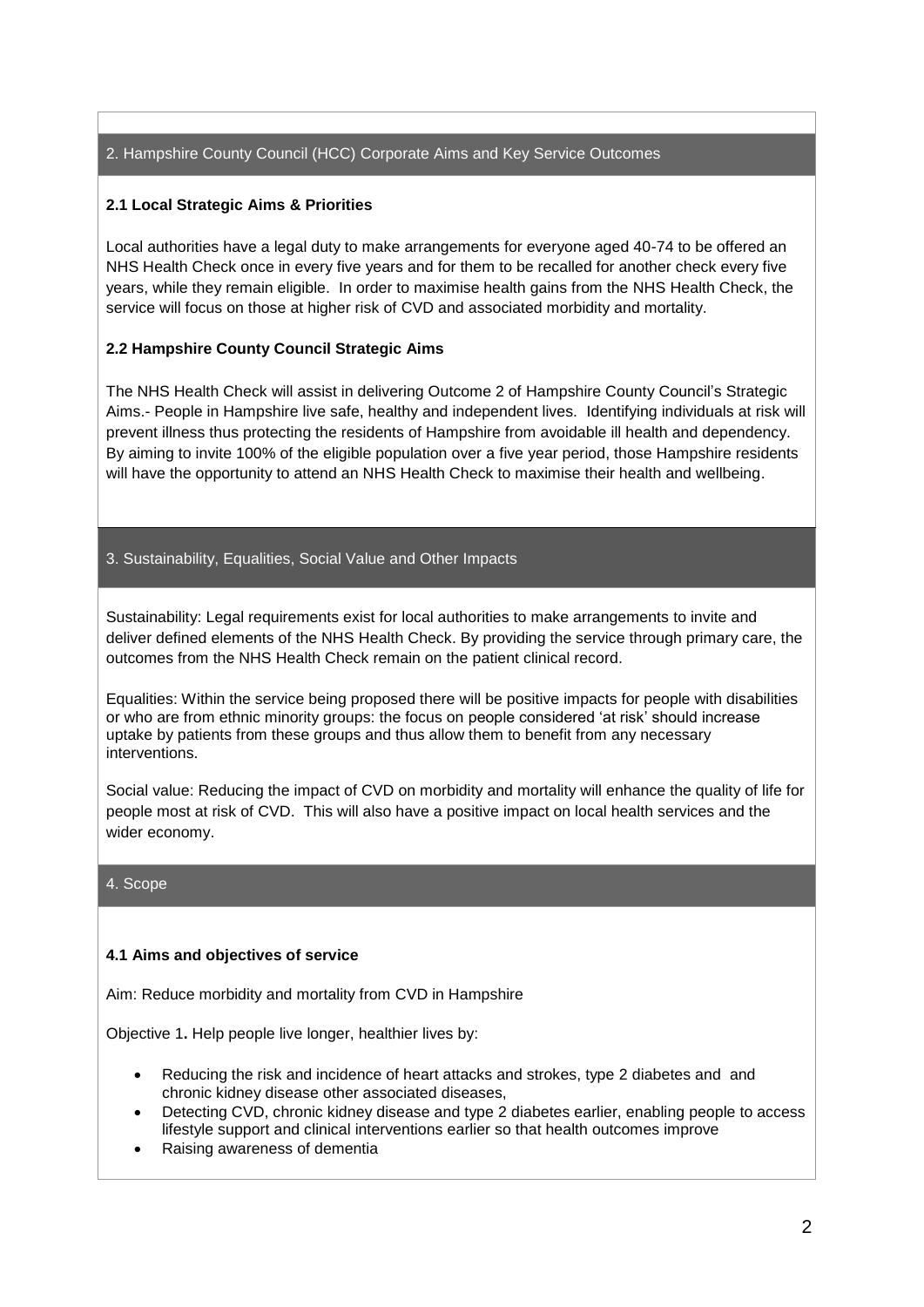Objective 2. Reduce health inequalities – including socio-economic, ethnic and gender inequalities that result from CVD by:

- Increasing uptake by those most at risk, based on; living in the most deprived communities (Office for National Statistics Lower Level Super Output Area), current smokers, BMI of 30 or above, family history of CHD and ethnicity
- Providing appropriate clinical advice and interventions to patients
- Increasing brief advice and referrals to risk management interventions where appropriate

Objective 3. Improve the quality of, and outcomes from the NHS Health Check by:

- Paying providers for the output of the NHS Health Check rather than only the process itself
- Providing patients with their health risks and CVD risk score upon completion of a full NHS Health Check
- Providing a high quality service, including using evidence based models of behaviour change
- Improved data recording and reporting

#### **4.2 Service description/pathway**

This service will offer the NHS Health Check to the eligible population with a focus on targeting the eligible population from the most deprived communities in Hampshire and those with the greatest health risk.

#### **4.2.1 Identifying and inviting eligible individuals – call and recall**

The provider will set up a call and recall system in order to invite one fifth of the eligible population every year. In order to do this an eligible patient list should be generated monthly. The generated list should include all eligible patients having their 40<sup>th</sup>, 45<sup>th</sup>, 50<sup>th</sup>, 55<sup>th</sup>, 60<sup>th</sup>, 65<sup>th</sup> or 70<sup>th</sup> birthdays in the relevant month or 5<sup>th</sup> anniversary since their last NHS Health Check. **[NEW REQUIREMENT]** 

Providers are encouraged to use a query developed by the NHS South, Central and West Commissioning Support Unit (CSU) in order to generate the invitation list. The query will generate a list of the eligible population. A subset of the list will have patients who have one or more of the 'at risk' factors listed in paragraph 4.5 on their clinical record. This subset of 'at-risk' eligible patients are those patients for whom the delivery of the NHS Health Check will attract a higher payment.

Details of the query, relevant codes and technical specification will be provided, once available, on the Hampshire County Council (HCC) HCC website using the following link [Public Health practitioner](https://www.hants.gov.uk/socialcareandhealth/publichealth/practitionerresources)  [resources | Hantsweb.](https://www.hants.gov.uk/socialcareandhealth/publichealth/practitionerresources) Support can be requested from the CSU facilitators. Each practice that signs up to the service specification will need to commit to inviting eligible patients in accordance with the requirements described.

Providers are expected to invite the eligible patients on a monthly basis. The provider can decide on the best way to invite the eligible population. An invitation can be made via letter, e-mail, text or phone call. A record of the invitation must be made on the patient's clinical record to facilitate the call/recall process and meet national reporting requirements. Where numbers are likely to be small, practices can reduce the frequency of list generation and invitation but must ensure one-fifth of all eligible patients are invited in each financial year. **[NEW REQUIREMENT]**

Whilst providers are not required to send reminders to non-high risk patients as part of this service, evidence does suggest they improve uptake. See Appendix 1 for an algorithm of the invitation process. **[NEW REQUIREMENT]**

For patients in the 'at-risk' list, providers are expected to focus on increasing uptake of the NHS Health Check in this group. Providers should make at least two contacts by e-mail, text message, letter or phone call. Practices are encouraged to put notifications on the clinical record to encourage opportunistic invitation for the NHS Health Check whilst patients are visiting the practice for other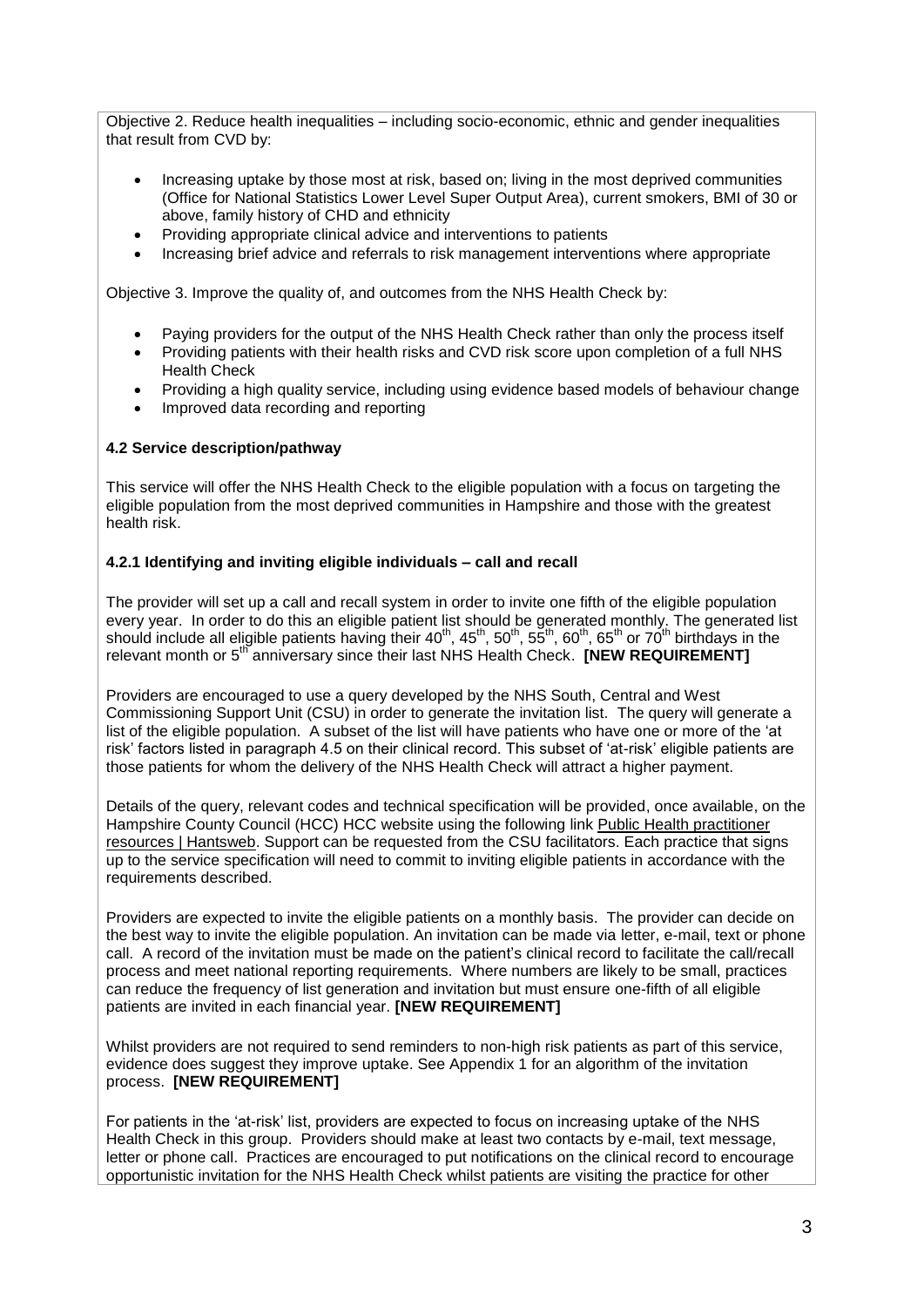#### reasons. **[NEW REQUIREMENT]**

As part of the first invitation, providers are expected to provide a copy of, or an electronic link to, the NHS Health Check leaflet in order that patients can make an informed decision about attendance. The electronic PDF can be found here:

[https://www.healthcheck.nhs.uk/commissioners\\_and\\_providers/marketing/leaflets/](https://www.healthcheck.nhs.uk/commissioners_and_providers/marketing/leaflets/) Hard copies can be ordered from here [https://www.orderline.dh.gov.uk/ecom\\_dh/public/home.jsf](https://www.orderline.dh.gov.uk/ecom_dh/public/home.jsf) **[NEW REQUIREMENT]**

Practices are able to deliver opportunistic Health Checks for the eligible population. Where no invitation has been made in the previous five years, then the invitation should be recorded on the clinical record.

A useful guide Top Tips for Increasing the Uptake of NHS Health Checks (Aug 2016) is available [here.](https://www.gov.uk/government/publications/nhs-health-checks-increasing-uptake/top-tips-for-increasing-the-uptake-of-nhs-health-checks) Key points are using the national template letter; using text message primers and reminders; using computer prompts to staff; using behaviourally informed messaging; using targeted telephone outreach; using GP TV and local evidence of what works and adapting the invitation process accordingly.

#### **4.2.2 Performing the NHS Health Check - Assessment**

The NHS Health Check should be delivered face to face and be at least 20 minutes in duration. All staff who carry out an NHS Health Check must be appropriately trained, qualified and receive relevant clinical supervision in accordance with section 6.4. Practitioners delivering the NHS Health Check should be familiar with and understand the purpose of the programme and pathways through the programme as detailed in Appendix 2.

For the NHS Health Check assessment, the following demographic and patient level data is required to be recorded as part of the NHS Health Check.

- Gender
- Smoking status
- Family history of coronary heart disease in a first degree relative under 60 years
- **Ethnicity**
- Body Mass Index (BMI) with waist measurement **[NEW REQUIREMENT]**
- Pulse check and blood pressure
- Random blood cholesterol measurement
- Physical activity level; as categorised using the General Practitioner Physical Activity Questionnaire (GPPAQ)
- Alcohol use disorders identification test (AUDIT-C and AUDIT) score
- Diabetes risk assessment
- Cardiovascular risk score

#### **4.2.3 Performing the NHS Health Check - Risk Awareness - calculating and communicating CVD risk**

The individual having an NHS Health Check should be offered and given the results of their BMI, cholesterol level, blood pressure and alcohol AUDIT score as well as their cardiovascular risk score over 10 years.

All patients receiving the NHS Health Check must receive risk reduction messaging for dementia and ways to modify risks, and be signposted to memory services if this is appropriate. **[NEW NATIONAL REQUIREMENT]**

In order to calculate CVD risk, providers must use a validated risk assessment tool. Providers should be aware of the information requirements for the risk assessment tool. Most clinical systems already have an embedded CVD risk assessment tool. Where clinical systems do not, providers should use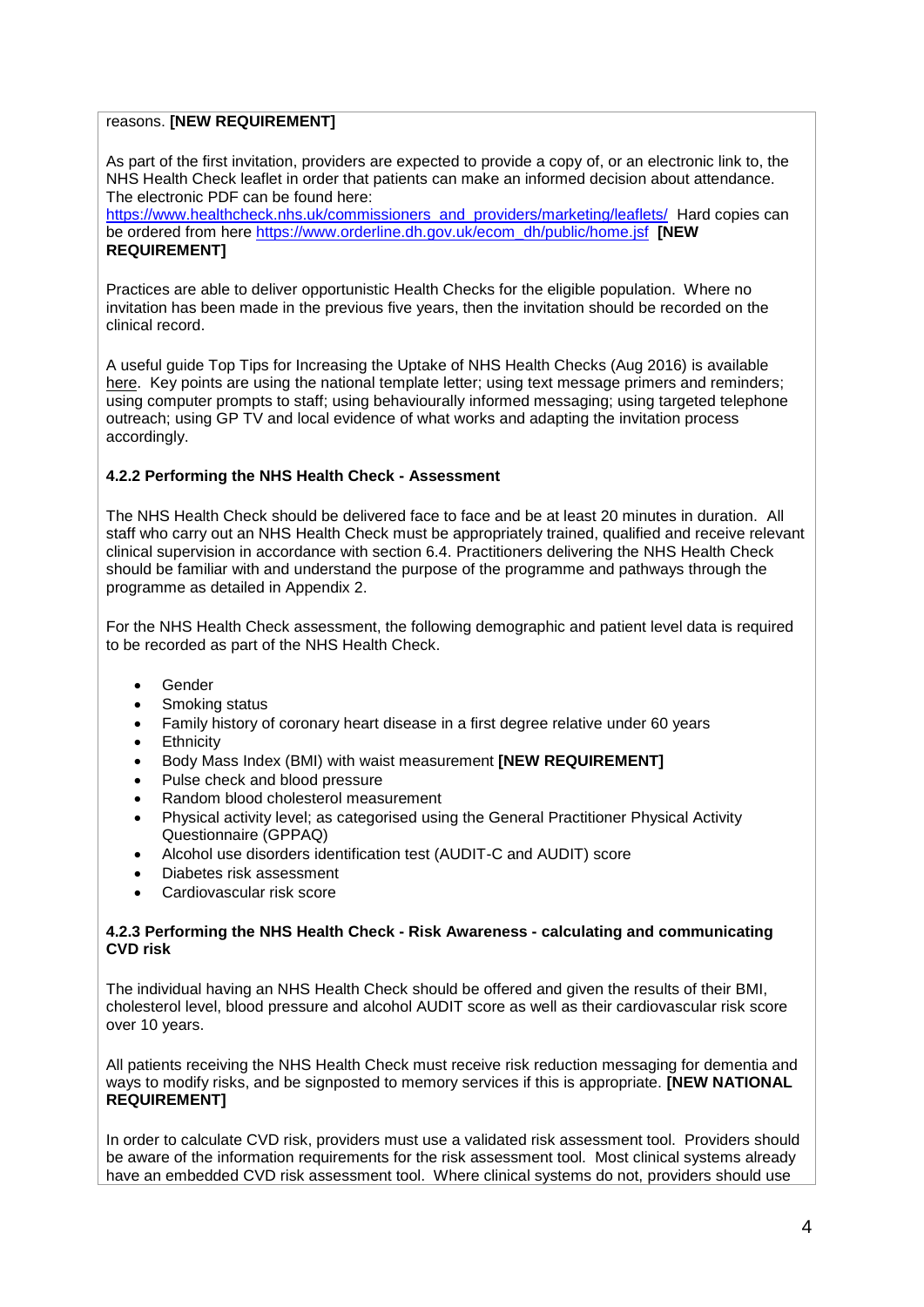the most up to date Q-RISK: [http://www.qrisk.org/.](http://www.qrisk.org/)

Classification of estimated risk **–** Patients will be in one of the following categories.

**Low risk: 0-9% -** Less than a 1 in 10 chance of developing a CVD within 10 years; they are likely to need advice, feedback and help with maintaining current health status.

**Moderate risk: 10-19% -** Between 1 in 10, to a 2 in 10 chance of developing a CVD within the next 10 years; people who are found to be at moderate risk should be given lifestyle advice and offered and referred, where appropriate, to interventions such as stop smoking or weight management. Where lifestyle modification has been ineffective or is inappropriate, people should be offered statin therapy for the primary prevention of CVD.

**High risk: 20% or more -** 2 in 10 chance or more of developing a CVD within the next 10 years. In addition to the above, people who are found to be at high risk or where a pre-existing disease is suspected or identified should be referred to their GP for management including being offered statin therapy for primary prevention of CVD. People who are found to have an estimated CVD risk of >20% will exit the call and recall system and must be commenced on 'high risk annual reviews'. This means they will not be offered/have an NHS Health Check again.

Providers should communicate CVD risk verbally and reinforce this with an electronic or hard copy summary of the findings of the health check either through the practice electronic system or as recommended / supplied by the commissioner.

#### **4.2.4 Risk management – clinical risk**

Patients should be offered individually tailored management programmes, with appropriate advice, support and interventions depending on the level of risk identified. The risk communicator found at <http://www.qrisk.org/> can be used in conjunction with written materials. Appendix 3 gives details of expected actions from the NHS Health Check Programme: Best Practice Guidance (see 5.1).

Patients found to have raised blood pressure, raised total cholesterol, raised HbA1c / fasting blood glucose levels or a CVD risk score of >20% should be referred to a suitably qualified clinician for clinical diagnosis and management. Appropriate clinical follow up is listed in section 6.6.2. The referral needs to be recorded on the patient's clinical record.

#### **4.2.5 Risk management – lifestyle risk factors**

Communication of the result of the NHS Health Check should include discussion and signposting/referral to support the individual to change lifestyle risk factors. The NHS Health Check is an ideal opportunity to explore patients' priorities and use brief advice, brief interventions and motivational interviewing techniques to identify goals and actions.

Signposting / referral should be to local services where they are available and to appropriate online resources. Discussion with signposting and referral where appropriate is expected for patients who: are a current smoker, have a BMI >25, are at higher risk or high risk on the AUDIT score, or who are inactive. This list is not exhaustive, and advice should be tailored for the patient (see Appendix 3 for further information on local services and digital resources). Staff delivering the NHS Health Check should be aware of the service available and how to signpost or refer. Advice and signposting / referral needs to be recorded on the patient's clinical record.

#### **4.3 Population covered**

NHS Health Checks are for Hampshire's residents that meet the criteria below.

#### **4.4 Acceptance and exclusion criteria and thresholds**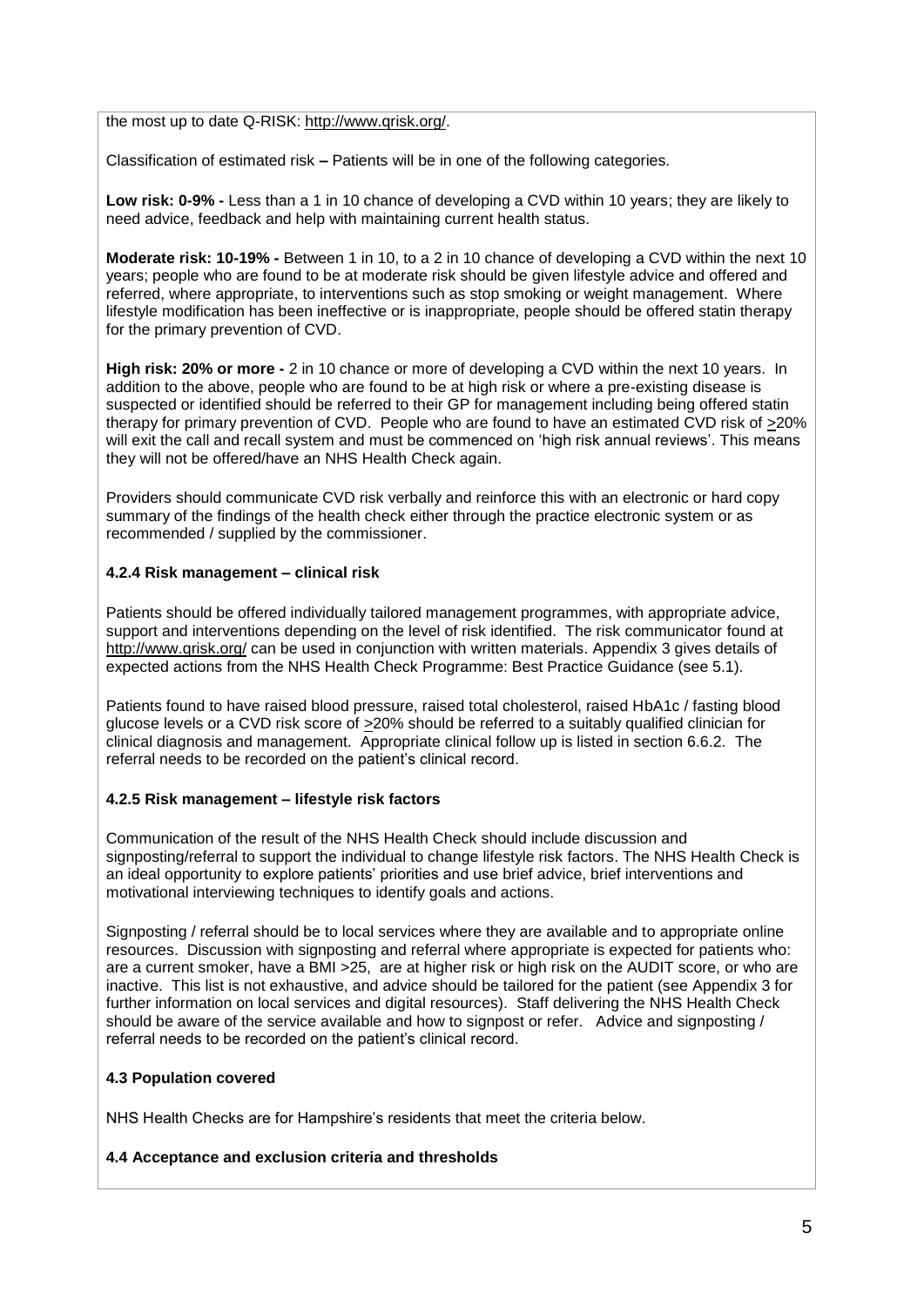Included patients will be those who:

- Are county of Hampshire residents aged 40-74
- Do not have any of the exclusion criteria.

The following patients are excluded:

- Patients who have had an NHS Health Check within the last five years.
- Patients who have previously had an NHS Health Check or any other check undertaken through the health service in England, and found to have a 20% or higher risk of developing CVD over the next ten years.

People with previously diagnosed vascular disease or who meet any of the criteria set out below are ineligible for the programme:

- Coronary heart disease
- Chronic kidney disease (CKD) which has been classified as stage 3,4 or 5
- **Diabetes**
- Hypertension
- Atrial fibrillation
- Stroke /Transient ischaemic attack
- Hypercholesterolemia
- Heart failure
- Peripheral arterial disease
- Those prescribed statins

## **4.5 Criteria for patients at higher risk [NEW REQUIREMENT]**

A pricing incentive is in place to encourage uptake from people living in more deprived areas/at risk groups. This will be paid to GP practices when a full NHS Health Check has been completed for patients who, at the time of invitation, fall into one or more of the following criteria:

- Residing in the highest quintile of deprivation (an excel postcode look up will be provided)
- Current smoker (clinical record)
- $BM = / > 30$  (clinical record)
- Family History of premature Coronary Heart Disease in first degree relative <60 (clinical record)
- Ethnicity not in White British / White Other ethnic group (clinical record)

Patients who have risk factors identified during the health check will not attract a higher payment. They will be included in the high risk category when eligible for their next invitation. If the patient is found to no longer have one or more of the criteria stated above during the NHS Health Check, the provider is still able to claim for the 'at-risk' price.

The criteria will be reviewed on an annual basis, and may be subject to change.

## **4.6 Interdependencies with other services**

As part of the development of primary care practices working together, practices may wish to consider providing the NHS Health Check through GP Federations, or using a lead provider model. HCC must give written permission for sub-contracting. HCC expects information governance, patient pathways, indemnity arrangements and clear access to the patient record in place. Where this is the case, HCC will allow these arrangements to take place and supports the principle of collaboration for service delivery. **[NEW REQUIREMENT]**

**4.6.1 Transfer of data from providers back to the GP practice**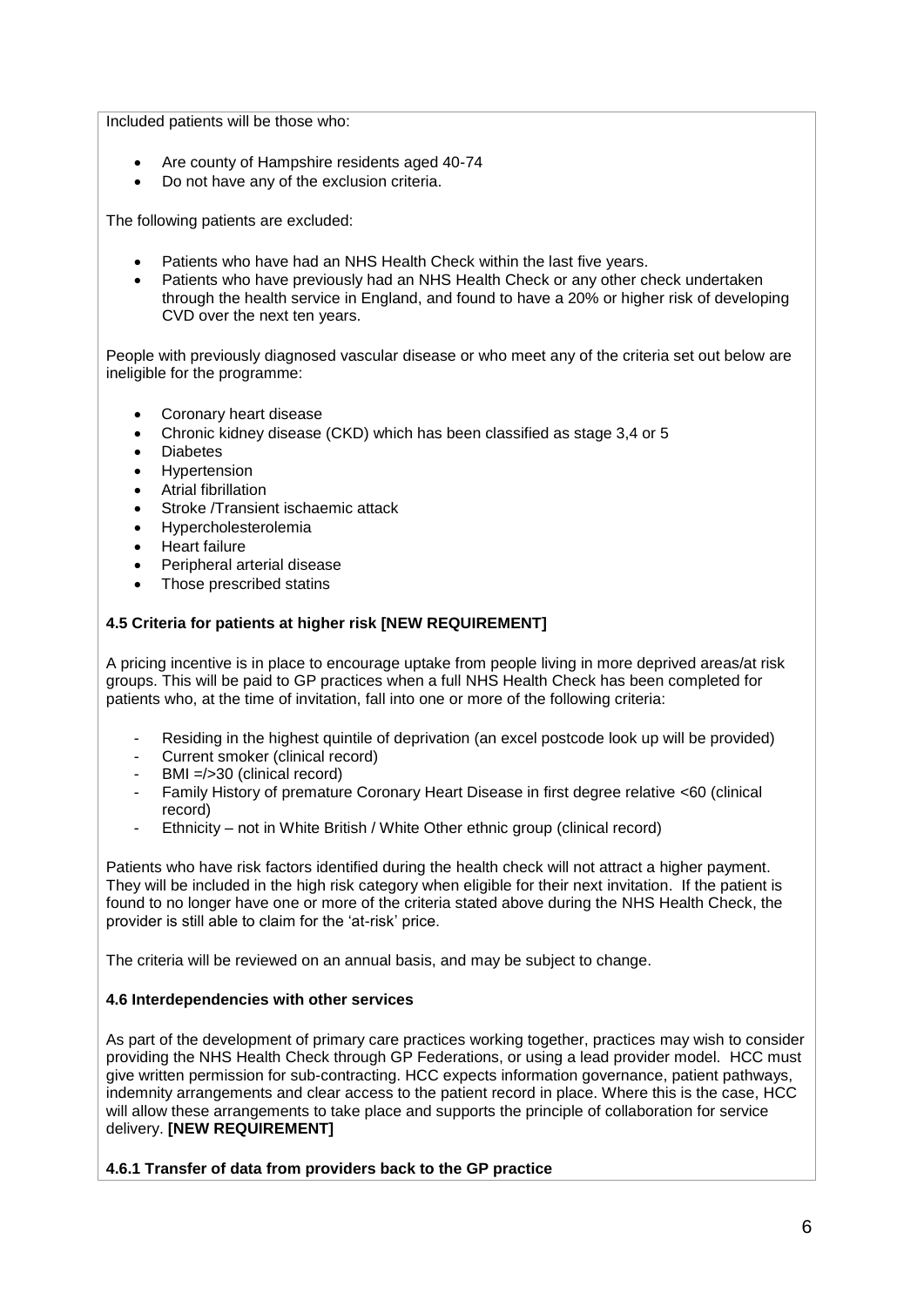When patients attend NHS Health Checks not provided by their GP, there are two data flows back to the GP:

- 1. The GP must be notified who has had an NHS Health Check. This should be SNOMED coded in the GP clinical system to enable later reporting about the uptake of NHS Health Checks and managing call/recall.
- 2. Clinical information about the NHS Health Check should be returned to the GP as required by the Local Authorities (Public Health Functions and Entry to Premises by Local Healthwatch Representatives) Regulations 2013. Patient consent is not required for this data flow as it is a legal requirement, but the patient should be informed that such data will be returned to the GP.

## **4.6.2 Additional testing and clinical follow-up**

The NHS Health Check programme is primarily a public health programme aimed at preventing disease. It will also identify individuals who are living with undiagnosed disease or who are at high risk of developing disease and therefore require some additional clinical testing and follow-up. There is a need for different parts of the system to work closely together to ensure this happens. Additional testing and clinical follow-up is likely to be undertaken by a GP practice team. Please see the NHS Health Check Best Practice Guidance and other relevant national clinical guidelines (Section 5.1).

## **4.7 Provider Premises**

The NHS Health Check will take place in a private consultation room or area. The provider will conform to the national standards and quality objectives of the NHS and infection control policies when carrying out NHS Health Checks.

## **4.8 Days/Hours of Operation**

Residents will be offered an NHS Health Check within one month of requesting an appointment. Each patient will require a random cholesterol test. The cholesterol test is required before the NHS Health Check, unless there is record of a test within the previous 180 days. Practices should note the requirements of their CVD risk score calculator.

The service will be expected to be available at suitable times in order to maximise uptake, offering NHS Health Checks on evenings and weekends is a good way to enable this. See also Top Tips for Increasing the Uptake of NHS Health Checks (Aug 2016): [National guidance](http://www.healthcheck.nhs.uk/commissioners_and_providers/guidance/national_guidance1/) and section 4.2 above.

## **4.9 Public Health Planning**

HCC may review elements of the Service Specification in accordance with changes to NHS service provision, Public Health delivery plans and changes to national requirements.

#### 5. Applicable Service Standards

## **5.1 Applicable National Standards**

It is a requirement that best practice guidance is followed at all times. Providers who perform NHS Health Checks will ensure their service is underpinned by the values and principles detailed in the following documents.

- NHS Health Check Programme: Best Practice Guidance (Dec 2017) [National guidance](http://www.healthcheck.nhs.uk/commissioners_and_providers/guidance/national_guidance1/)
- NHS Health Check Information Governance and Data Flows (Oct 2016) [National guidance](http://www.healthcheck.nhs.uk/commissioners_and_providers/guidance/national_guidance1/)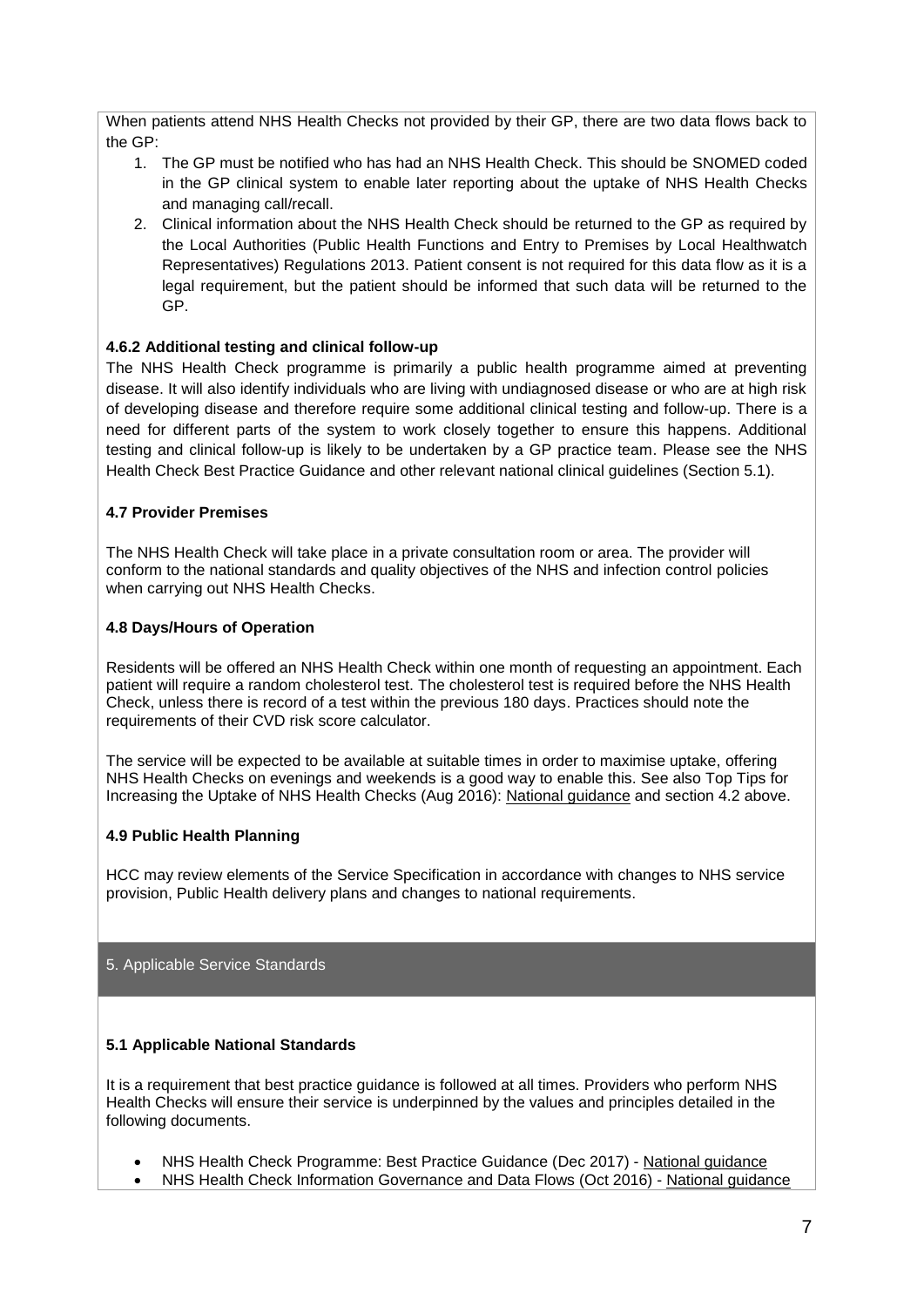- NHS Health Check Programme Standards: a framework for quality improvement (Dec 2017) [National guidance](http://www.healthcheck.nhs.uk/commissioners_and_providers/guidance/national_guidance1/)
- NHS Health Check competence framework (Mar 2015) [National guidance](http://www.healthcheck.nhs.uk/commissioners_and_providers/guidance/national_guidance1/)

The following guidance may also be useful in performing the NHS Health Checks:

- The Handbook for Vascular Risk Assessment, Risk Reduction and Risk Management. (UK National Screening Committee, 2012). Should be used in conjunction with the original (2008) News > UPDATED - [The Handbook for Vascular Risk Assessment, Risk Reduction and Risk](https://www.healthcheck.nhs.uk/latest_news/the_handbook_for_vascular_risk_assessment_risk_reduction_and_risk_management/)  Management - [NHS Health Check](https://www.healthcheck.nhs.uk/latest_news/the_handbook_for_vascular_risk_assessment_risk_reduction_and_risk_management/)
- Alcohol-use disorders: Diagnosis, assessment and management of harmful drinking and alcohol dependence – CG115 (NICE, Feb 2011). - <https://www.nice.org.uk/guidance/cg115>
- Dementia awareness component for 65-74 year olds [What is an NHS Health Check -](https://www.nhs.uk/conditions/nhs-health-check/pages/what-is-an-nhs-health-check-new.aspx) [NHS Choices](https://www.nhs.uk/conditions/nhs-health-check/pages/what-is-an-nhs-health-check-new.aspx)
- Atrial fibrillation: management CG180 (NICE, Aug 2014). Atrial fibrillation: management | [Guidance and guidelines | NICE](https://www.nice.org.uk/guidance/cg180)
- Cardiovascular disease: risk assessment and reduction, including lipid modification CG181<br>(NICE, Sept 2016) Cardiovascular disease: risk assessment and reduction, including Cardiovascular disease: risk assessment and reduction, including [lipid modification | Guidance and guidelines | NICE](https://www.nice.org.uk/guidance/cg181)

#### 6. Quality Standards, Performance Measures

#### **6.1 Quality Standards**

Public Health England (PHE) has developed quality assurance requirements: [National guidance.](http://www.healthcheck.nhs.uk/commissioners_and_providers/guidance/national_guidance1/) This document sets out the responsibilities of providers. These include:

- To achieve a high standard of care, review and risk assess local pathways against national guidance and standards
- Work with commissioners to develop, implement and maintain appropriate risk reduction measures
- Provide agreed performance data and evidence of quality to the commissioner at agreed intervals
- Review implementation routinely, through audit and ensure appropriate staff training for delivery of the programme. To audit practice, the service should seek the views of patients who attend for an NHS Health Check; asking their experience of, and satisfaction with the NHS Health Check together with suggestions for service improvement
- Ensure appropriate links are made with internal governance arrangements, such as risk registers
- Must ensure they meet the Equality Act 2010 requirements by ensuring reasonable adjustments are made for everyone but specifically in respect of those who share one of the nine protected characteristics. Community venues need to be fit for purpose and have the equipment needed to conduct an NHS Health Check.

All providers carrying out NHS Health Checks should adhere to these quality standards. The standards may be updated by PHE at any time. Accordingly, HCC specifically reserves the right to amend the contract and service specification without agreement to incorporate the updated quality assurance requirements. For the avoidance of doubt this could include Quality Outcome Indicators including any financial consequences. HCC will discuss any new quality assurance where it is reasonably able to before implementing any Variation and will also ask providers to audit against them if necessary.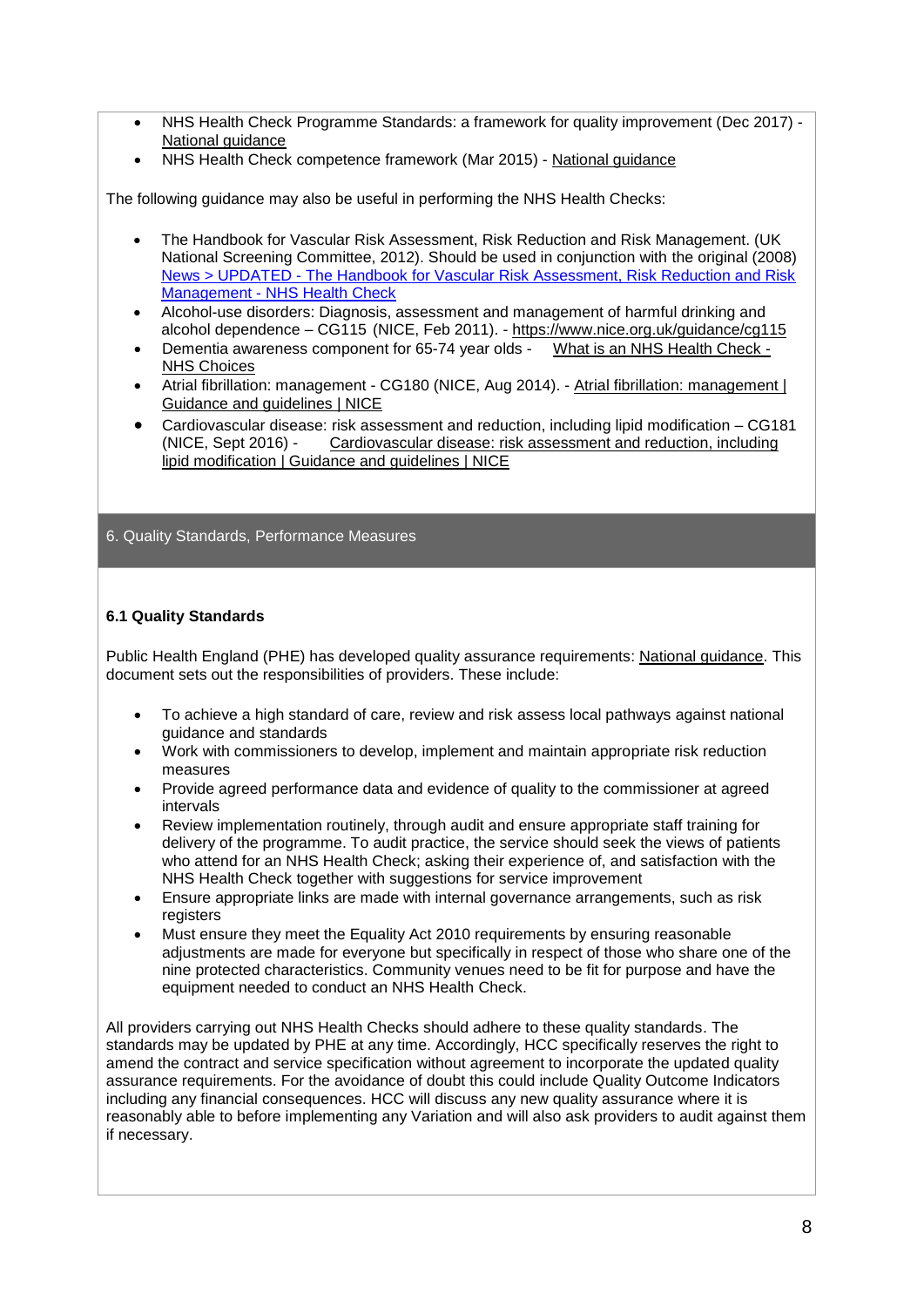## **6.1.2 Delivery of the NHS Health Check**

The Provider will have adequate mechanisms and facilities including premises and equipment in place to enable proper provision of the service. The provider should be able to guarantee an adequate and stable workforce at all times to meet the potential demand. The provider should notify the commissioner if residents cannot be offered an NHS Health Check within one month due to workforce or other issues.

## **6.1.3 Staffing**

The Provider will:

- Ensure that the Hepatitis B status of all staff involved in blood collection is recorded and uptake of immunisation is recommended if required in accordance with national guidance.
- Employ and manage suitable practitioners to deliver the service:
	- $\circ$  All practitioners have the required competence, acquired by either online or face to face training, for each aspect of the NHS Health Check.
	- $\circ$  All personnel providing the service are competent to provide those aspects of the service for which they are responsible and keep their skills up to date. If requested by commissioner providers should be able to provide evidence that staff undertaking the health check have the relevant experience and qualifications
	- $\circ$  Identify and provide any reasonable training and development to the practitioner
	- Ensure practitioners have regular clinical supervision to assess the quality of the service they are delivering
	- Carry out an assessment of both its staff and the services to ensure that it undertakes Disclosure and Barring Service checks where it considers that it should do so.
	- Conform to the national standards and quality objectives of the NHS and their local infection control policies when carrying out NHS Health Checks.

## **6.1.4 Equipment**

Providers will take internal quality assurance tests for point of care testing equipment where appropriate. All equipment used as part of the service must be cleaned, calibrated and serviced as advised by the manufacturer with appropriate protocols in place. See Appendix 4 for further requirements on Point of Care Testing.

The following equipment will need to be made available by the provider at its own cost:

- Weighing scales
- Height measurer
- Electronic blood pressure monitoring machine/sphygmomanometer
- Stethoscope
- Cholesterol near patient testing equipment or phlebotomy cholesterol testing

Each provider will need to have access to a clinical waste disposal service. The service provider will allocate a safe place to store equipment required for the provision of the service and the resultant clinical waste. Service providers should ensure that all sharps and waste are disposed of appropriately, following their own Standard Operating Procedures (SOPs).

Providers must ensure that staff are aware of the risks associated with the handling of clinical waste and the correct procedures to be used to minimise those risks. SOPs for needle stick injury and the handling of clinical waste (including dealing with spillages) must be in place.

#### **6.2 Clinical Governance**

Clinical governance is an established system in the NHS and the independent healthcare sector to deliver and demonstrate that quality and safety of its services are of a high standard that is continually improving.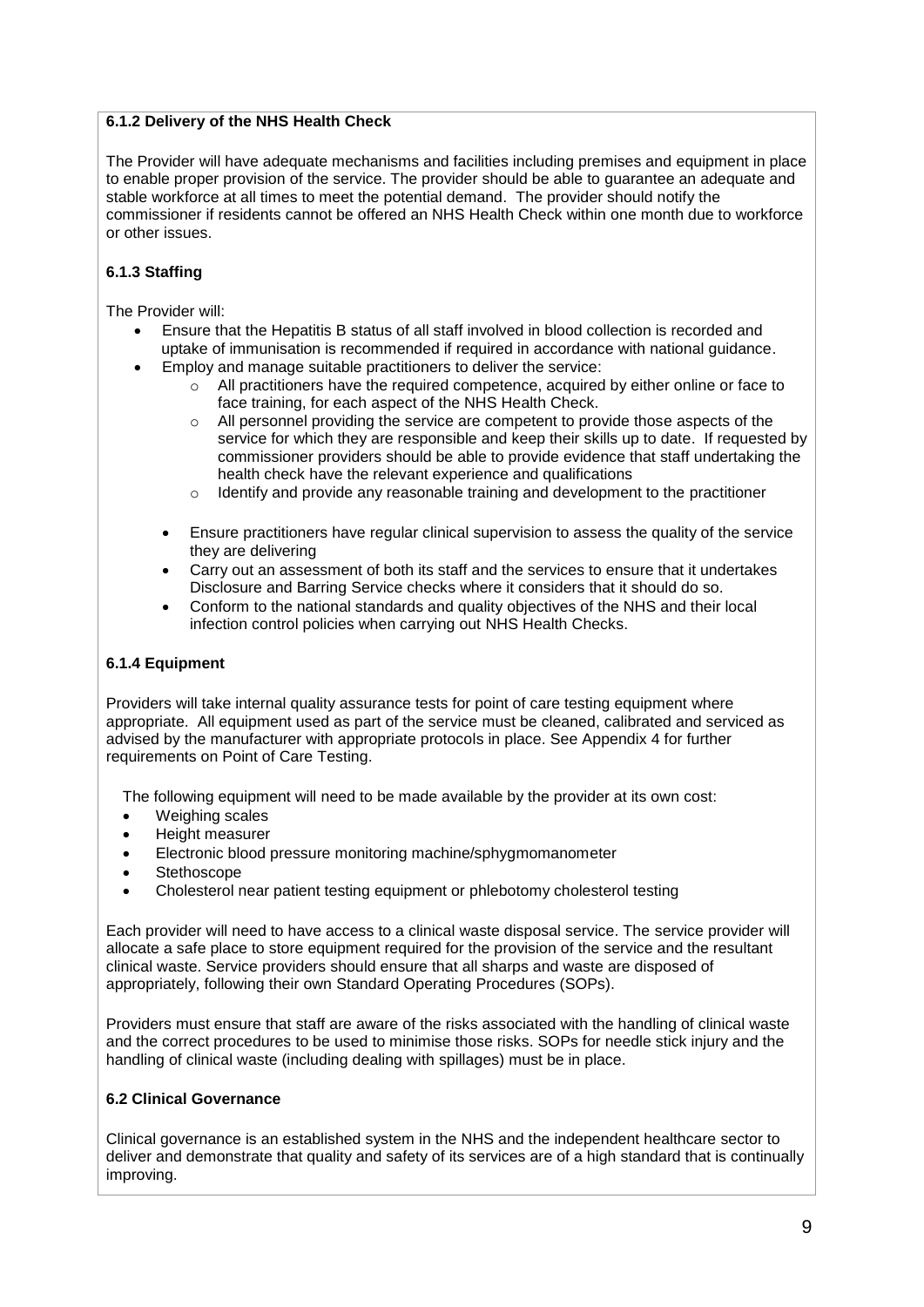The commissioner is committed to improving the quality of clinical interventions through a systematic approach. The provider and individual clinicians have to take account of both formal and informal clinical governance structures.

The provider and service should abide by local and national arrangements for clinical governance and reporting of incidences. A clinical governance framework should be developed by the provider.

Where a premises receives a CQC rating or "required improvement" or "inadequate" they will contact the authority lead named in this specification/ the representative of the Council as set out in clause A.29 within 7 days. The provider will then be expected to provide an action plan within 21 days of originally contacting the Council. This will be in line with clause B.15 of the Open Framework.

## **6.3 Serious incidents**

The provider will have policies in place with respect to governance, reporting mechanisms and responsibilities, investigation, learning and dissemination of information about serious incidents. Serious Incidents are:

"*Adverse events, where the consequences to patients, families and carers, staff or organisations are so significant or the potential for learning is so great, that a heightened level of response is justified. Providers are responsible for the safety of their patients, visitors and others using their services, and must ensure robust systems are in place for recognising, reporting, investigating and responding to Serious Incidents and for arranging and resourcing investigations." NHS England Serious Incident Framework, 2015.*

Serious incidents requiring investigation are:

- Unexpected or avoidable death of one or more service users or staff, visitors or members of the public.
- Serious harm to one or more service users or staff, visitors or members of the public where the outcome requires life-saving intervention, major surgical/medical intervention, permanent harm or will shorten life expectancy or result in prolonged pain or psychological harm.
- A scenario that prevents or threatens to prevent the Service Provider's ability to continue to deliver substance misuse services, for example, actual or potential.
- National Patient Safety Agency (2010), National Framework for Reporting and Learning form Serious Incidents Requiring Investigation.
- Loss of personal/organisational information, damage to property, reputation or the environment, or IT failure.
- Allegations of abuse.
- Adverse media coverage or public concern about the provider organisation.
- Serious incidents involving controlled drugs.
- Breach of information security and/or disclosure of personal information when consent has specifically been withdrawn.

The service provider must comply with HCCs requirements for serious incident management and reporting and adhere to the Public Health Standard Operating Procedure (SOP) for Serious Incidents Requiring Investigation (SIRI). The provider must ensure that all serious incidents are reported to HCC using the relevant reporting mechanism that can be given to providers as required. The provider will inform HCC within 24 working hours of an incident taking place.

The provider must attend relevant meetings as required by HCC. The outcome of serious incident investigations should inform the provider's improvement programmes if they are highlighted and evidence of these improvements should be provided to HCC. Serious incidences where appropriate should be reported onto the Strategic Executive Information System (STEIS), NHS England's webbased serious incident management system.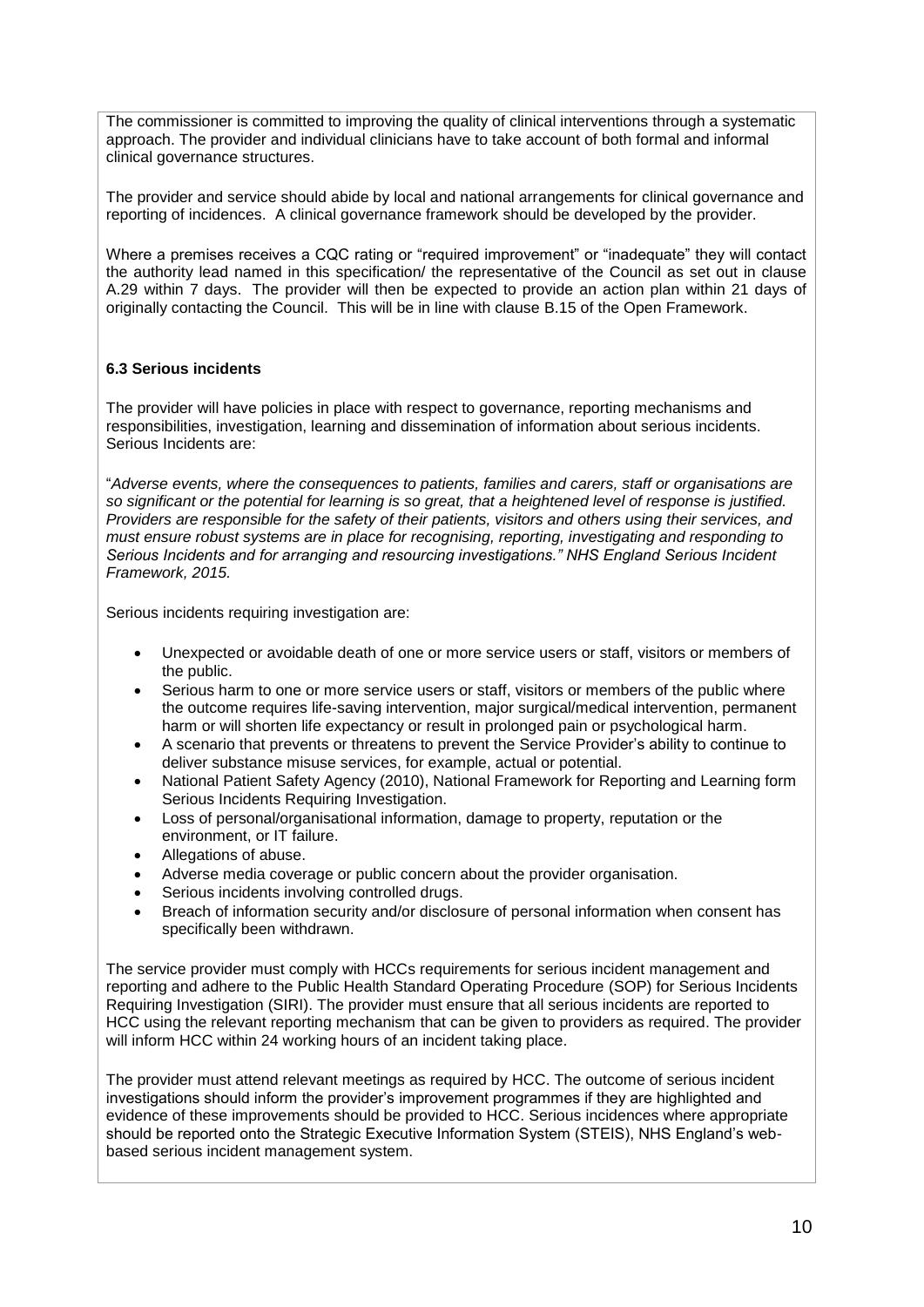The provider should address the recommendations from all individual learning reviews and inspections.

## **6.4 Training**

All persons providing NHS Health Checks directly to patients must be appropriately trained in order to meet the requirements of this service specification. This training should include clinical skills, risk communication and brief intervention. On line training can be accessed at: [Training](http://www.healthcheck.nhs.uk/commissioners_and_providers/training/) All personnel delivering NHS Health Checks must receive core NHS Health Checks training, either online or face to face every two years.

In addition, all persons delivering NHS Health Checks must receive training within two years of commencement of the contract in Making Every Contact Count (MECC) or healthy conversations or delivery of brief interventions in primary care. This enables the opportunistic delivery of consistent and concise healthy lifestyle information to individuals at scale. **[NEW REQUIREMENT]**

Face to face and e-learning for Making Every Contact Count and other behavioural intervention training is provided by Health Education England (Wessex) see [http://www.wessexphnetwork.org.uk/mecc/making-every-contact-count-train-the-trainer](http://www.wessexphnetwork.org.uk/mecc/making-every-contact-count-train-the-trainer-programme.aspx)[programme.aspx](http://www.wessexphnetwork.org.uk/mecc/making-every-contact-count-train-the-trainer-programme.aspx) and [http://www.wessexphnetwork.org.uk/mecc/making-every-contact-count](http://www.wessexphnetwork.org.uk/mecc/making-every-contact-count-elearning.aspx)[elearning.aspx](http://www.wessexphnetwork.org.uk/mecc/making-every-contact-count-elearning.aspx)

Other recommended training includes:

Training on the dementia component: [http://www.healthcheck.nhs.uk/increasing-dementia-awareness](http://www.healthcheck.nhs.uk/increasing-dementia-awareness-training-resource/)[training-resource/](http://www.healthcheck.nhs.uk/increasing-dementia-awareness-training-resource/)

Let's talk about weight resources about brief interventions for health care professionals <https://www.gov.uk/government/publications/adult-weight-management-a-guide-to-brief-interventions>

Very brief advice on smoking e-learning [http://www.ncsct.co.uk/publication\\_very-brief-advice.php](http://www.ncsct.co.uk/publication_very-brief-advice.php) 

Alcohol identification and brief advice for primary care e-learning [http://www.ncsct.co.uk/publication\\_very-brief-advice.php](http://www.ncsct.co.uk/publication_very-brief-advice.php)

All providers of the NHS Health Check should refer to the NHS Health Check Competence framework (June 2014), which can be found here: [Managing Your Programme -](http://www.healthcheck.nhs.uk/commissioners_and_providers/delivery/quality_assurance1/) Quality Assurance - NHS Health [Check](http://www.healthcheck.nhs.uk/commissioners_and_providers/delivery/quality_assurance1/) This document describes the Core Competences and Technical Competences required to carry out an NHS Health Check. It also refers to the Code of Conduct and the Care Certificate that all people carrying out an NHS Health Check should aspire to. This document makes use of National Occupational Standards (NOS).

A record of training completed by personnel delivering the NHS Health Check should be kept for auditing purposes. **[NEW REQUIREMENT]**

#### **6.5 National Key Performance Indicators for Monitoring**

The two main data flows for the programme are aggregated data on the number of NHS Health Checks offered and the number of NHS Health Checks received and data extraction from GP practice clinical systems for national and local monitoring, evaluation and quality assurance of the NHS Health Check. Providers must ensure compliance with the General Data Protection Regulation (2018).

Local authorities have a statutory duty to provide information on the number of NHS Health Checks offered and received on a quarterly basis to Public Health England.

All NHS Health Check providers need to use the national information standard for NHS Health Check, which details the agreed dataset to be collated, extracted and periodically submitted for secondary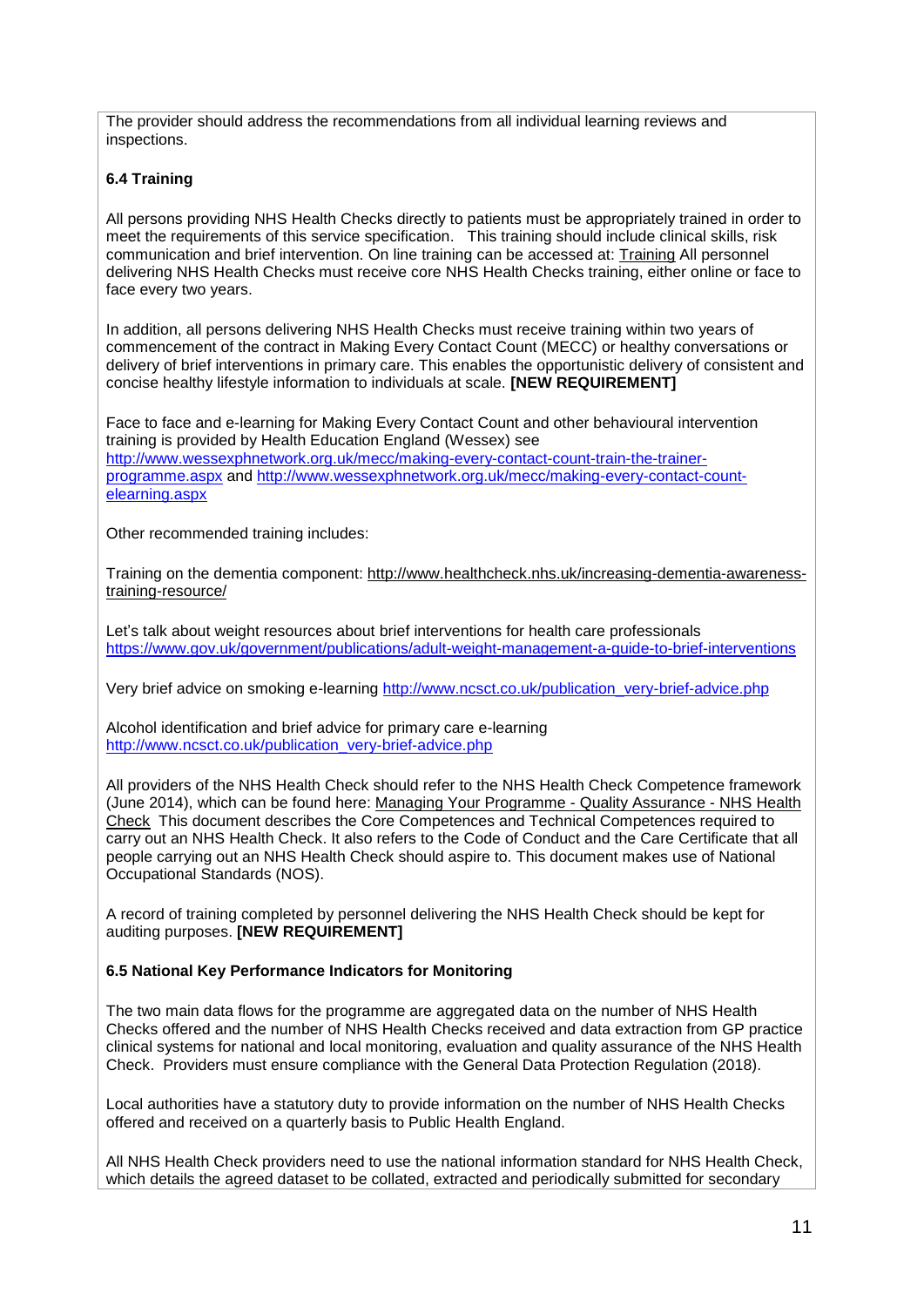reporting. NHS England, on behalf of Public Health England has extracted data on the NHS Health Check in June 2018 using the General Practice Extraction Service, with national reporting expected in 2019.

Practices must record the NHS Health Check data set using the SNOMED codes provided onto the GP's clinical system and as detailed in the NHS Digital Business Rules for NHS Health Checks. [https://digital.nhs.uk/services/general-practice-gp-collections/service-information/nhs-health-checks](https://digital.nhs.uk/services/general-practice-gp-collections/service-information/nhs-health-checks-business-rules)[business-rules](https://digital.nhs.uk/services/general-practice-gp-collections/service-information/nhs-health-checks-business-rules)

## **6.6 Local Key Performance Indicators for payment and programme monitoring**

The local KPIs will be used for payment for the NHS Health Check and for monitoring the quality and outcomes of the programme. The KPIs in 6.6.1 and 6.6.2 will be reported to HCC using a single extraction on a quarterly basis. The report will consist of summary aggregate data (6.6.1) and anonymised line list (6.6.2).

The NHS Health Check self-report is to be provided quarterly to monitor activity and to authorise payment. Providers will need to submit a reporting template with details of the KPIs listed in 6.6.1 and 6.6.2. A template will be provided to assist with extraction and reporting. Providers will be informed of the relevant read codes for completion of the findings and outputs of the NHS Health Check.

The reporting template will be emailed to Providers no more than ten working days after the quarterly period ends. These need to be completed and returned to: [hcc.hampshirehealthchecks@nhs.net](mailto:hcc.hampshirehealthchecks@nhs.net) no more 30 working days after the quarterly period ends. Any payments will be conditional upon receipt of the report and evidence of outcomes following the NHS Health Check in 90% of records.

## **6.6.1 Invitation [NEW REQUIREMENT]**

- 1. The number of eligible people invited for an NHS Health Check (general invite process)
	- a. Number of eligible people invited in the non at-risk group
	- b. Number of eligible people invited in the at risk group
- 2. Number of people receiving a health check\*
	- a. Number of people receiving a health check in the non at-risk group
	- b. Number of people receiving a health check in the at risk group

\* This can include patients who have been offered and received a health check opportunistically. These are patients that did not receive an invitation within the quarter but nevertheless are eligible for the NHS Health Check as detailed in section 4.4 and received a health check in the reporting period.

#### **6.6.2 Results and outcomes from the NHS Health Check**

Payment for the NHS Health Check will be dependent on evidence from the clinical record that findings have been followed up with appropriate action. The list of outputs is not exhaustive and does not cover all the follow-up and outcomes required from the NHS Health Check. Where applicable the actions are based on the NHS Digital business rules clusters and align with primary care clinical record read codes. These are subject to modification and change following initial implementation. **[NEW REQUIREMENT]**

| <b>Result</b>                                          | <b>Parameter</b>             | <b>Action</b> |
|--------------------------------------------------------|------------------------------|---------------|
| Gender, age at<br><b>NHS Health</b><br>Check, postcode | Demographic information only |               |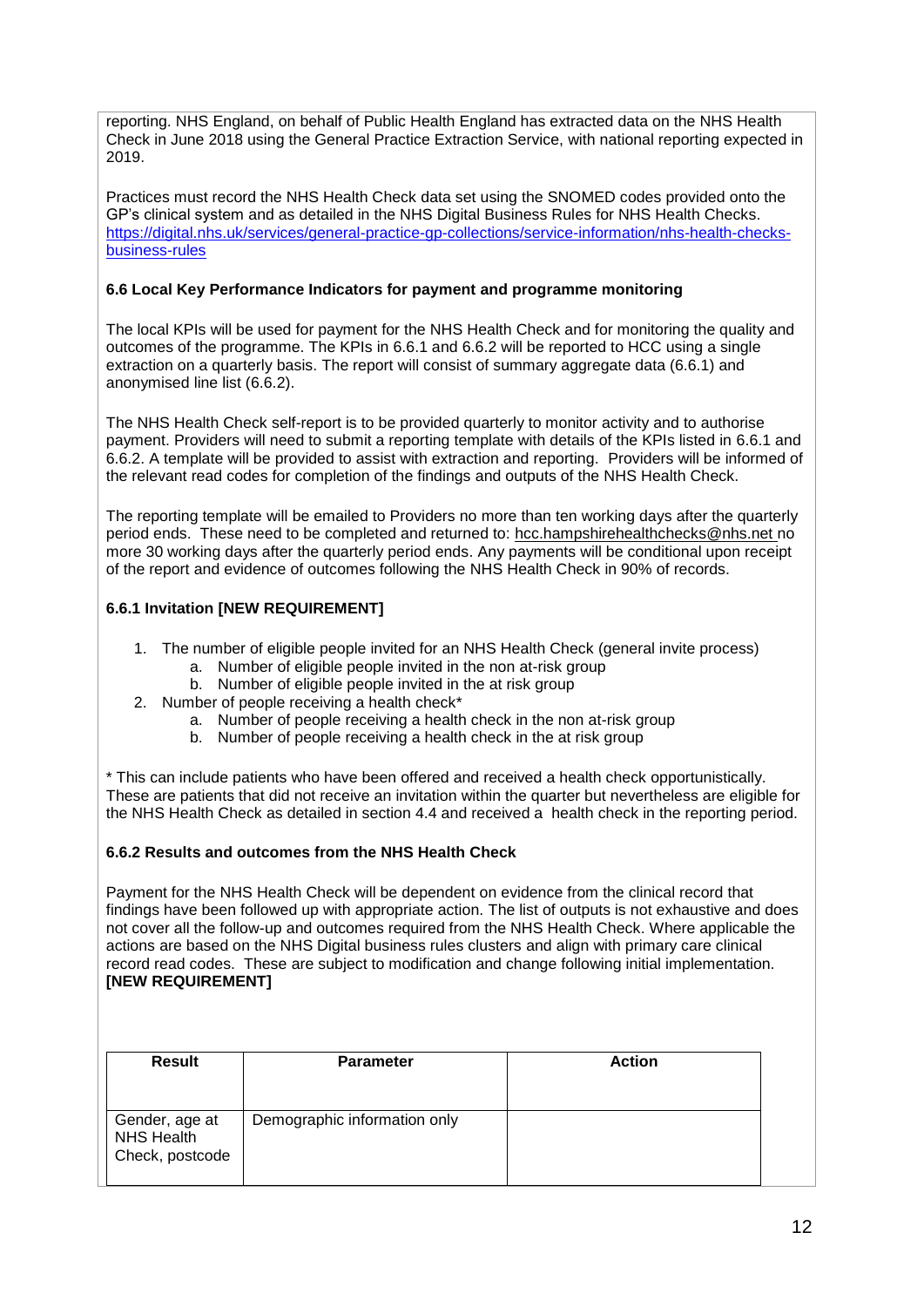| <b>CVD</b> risk<br>category   | 20% or more                                                                                                                                      | GP follow-up recommended<br>and/or CVD risk register                                                                  |
|-------------------------------|--------------------------------------------------------------------------------------------------------------------------------------------------|-----------------------------------------------------------------------------------------------------------------------|
| <b>CVD</b> risk<br>category   | 10% or more                                                                                                                                      | General information on lifestyle                                                                                      |
| Total<br>Cholesterol          | $>7.5$ mmol                                                                                                                                      | GP follow-up recommended                                                                                              |
| Blood pressure                | >140/90mmHg OR<br>SPD>140mmHg OR<br>$DBP > 90$ mm $HG$                                                                                           | Assessment for hypertension                                                                                           |
| <b>Diabetes</b>               | Q Diabetes > 5.6<br>Cambridge diabetes risk score > 0.2<br>Leicester practice risk score >4.8<br>Leicester risk assessment score is<br>$=$ /> 16 | Fasting plasma glucose test<br><b>OR</b><br><b>Assessment for Diabetes</b><br><b>OR</b><br>HbA <sub>1</sub> c         |
| Smoking status                | <b>Current smoker</b>                                                                                                                            | Advice, signposting or information<br>on smoking OR<br>Support and refer Stop Smoking<br>Service/Advisor              |
| <b>BMI</b>                    | 30 or more                                                                                                                                       | Advice, signposting or information<br>on weight management<br><b>OR</b><br>Referral regarding weight<br>management    |
| <b>Alcohol Audit</b><br>Score | 20+ or more OR units > 35 per<br>week                                                                                                            | Advice, information and any brief<br>intervention given on alcohol<br>usage<br>OR<br>Referral regarding alcohol usage |
| Physical activity             | GPPAQ assessment of physical<br>activity codes<br>Inactive / Moderately inactive /<br>Moderately active                                          | Advice, signposting or information<br>on physical activity<br>OR.<br>Referral regarding physical<br>activity          |

### **6.6.3 Annual Audit of outcomes of the NHS Health Check**

Practices will be required to provide annual anonymised data on patients who have received an NHS Health Check and the outputs and outcomes thereof. Data required will include those detailed above with the addition of fields from the NHS Health Checks Business Rules. **[NEW REQUIREMENT]**

[https://digital.nhs.uk/services/general-practice-gp-collections/service-information/nhs-health-checks](https://digital.nhs.uk/services/general-practice-gp-collections/service-information/nhs-health-checks-business-rules)[business-rules](https://digital.nhs.uk/services/general-practice-gp-collections/service-information/nhs-health-checks-business-rules)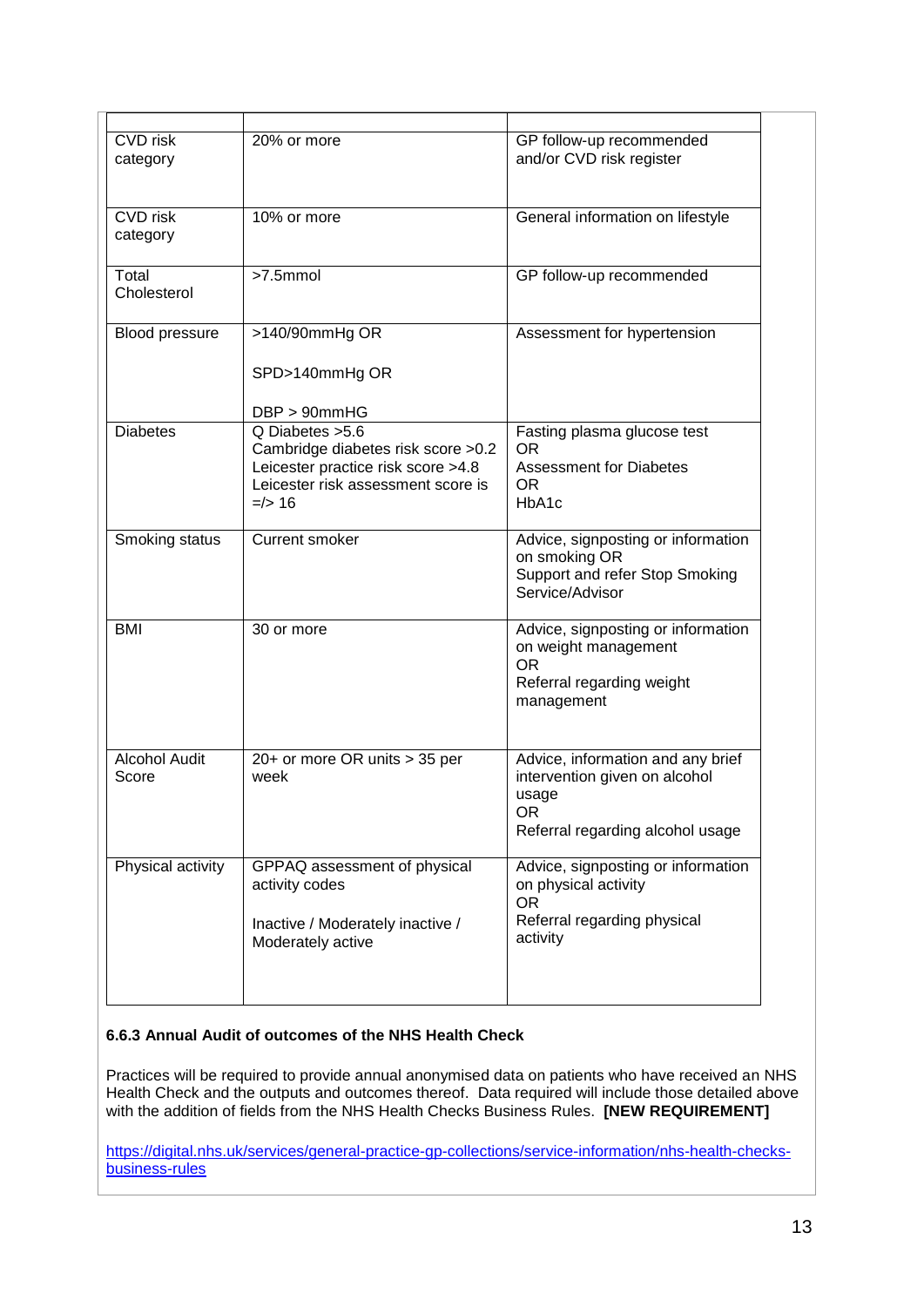#### 7. Price

Payments for completed NHS Health Checks will be made based on receipt of validated reports showing numbers of standard NHS Health Checks and numbers of NHS Health Checks for patients who, at the time of invitation, were in 'at risk' categories.

The Charge for the NHS Health Check is **£26.00** per NHS Health Check completed and subject to receipt of a valid NHS Health Check Self-Report, which must include a CVD risk score for every patient and evidence of outputs from risk management as detailed in 6.6.1 and 6.6.2 above.

The Charge for the completion and reporting of outcomes from the NHS Health Check for higher risk individuals as specified in 4.5 is **£33.00** per NHS Health Check completed and subject to receipt of a valid NHS Health Check Self-Report, which must include a CVD risk score for every patient and indication of outcomes from risk management.

A tolerance of 10% will be allowed for each provider for missing data fields for the recording of the outputs of the NHS Health Check.

There is no upper or lower threshold to achieve by the Provider save those set out in section 4. However, HCC has the option to set activity thresholds. In addition, the above charges may be subject to change due to any future affordability constraints.

Where the uptake of the NHS Health Check is below 30% of those invited, HCC may ask the provider for a remedial action plan to improve uptake.

#### **Excluded costs**

The following costs associated with the provision of the service will be excluded from this price and as part of the Charge:

- a. The cost of any drugs.
- b. The cost of phlebotomy or POCT equipment or any other activity.
- c. The cost of any materials/equipment that are used for the NHS Health Check.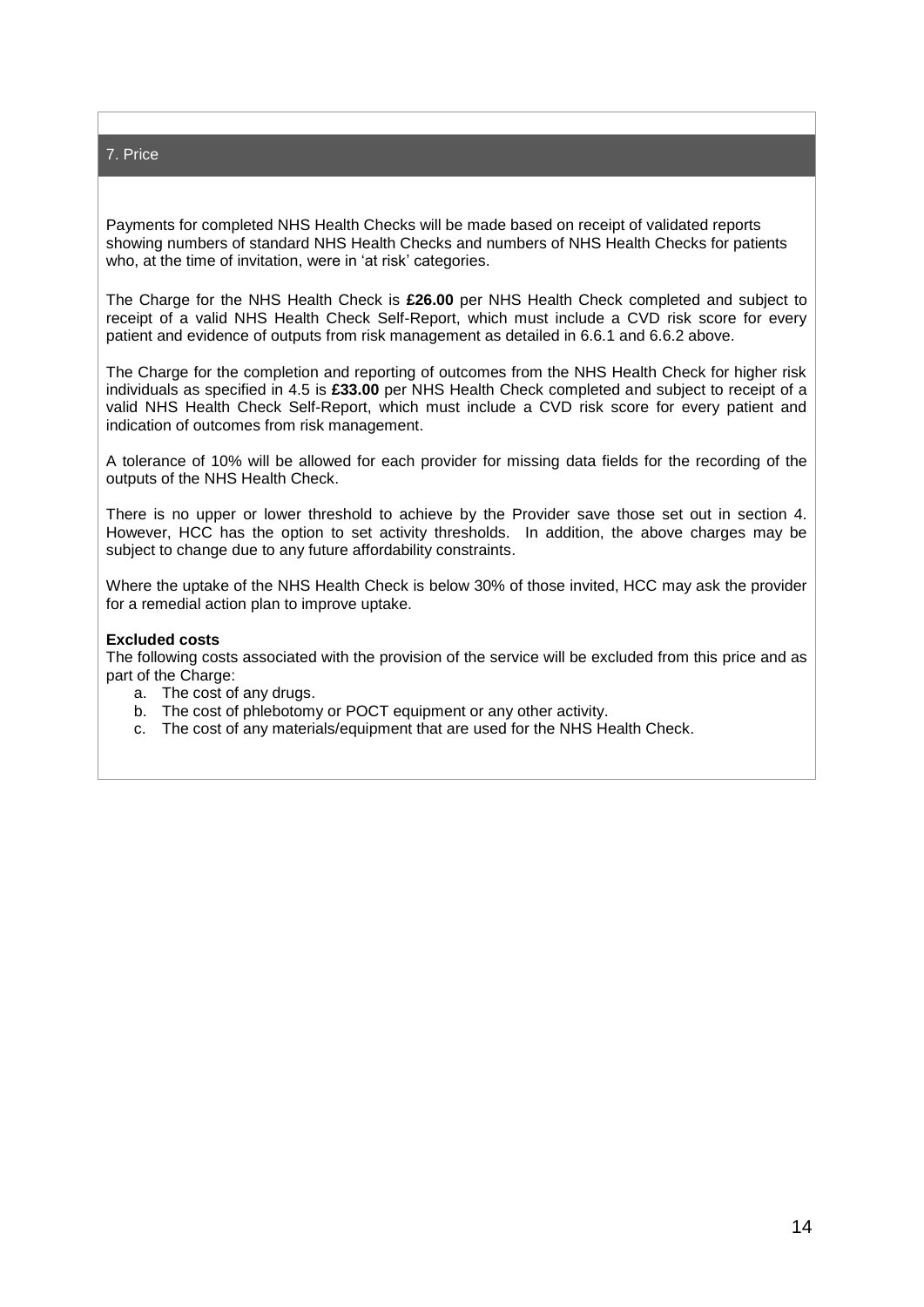## **Appendix 1: Invitation process**

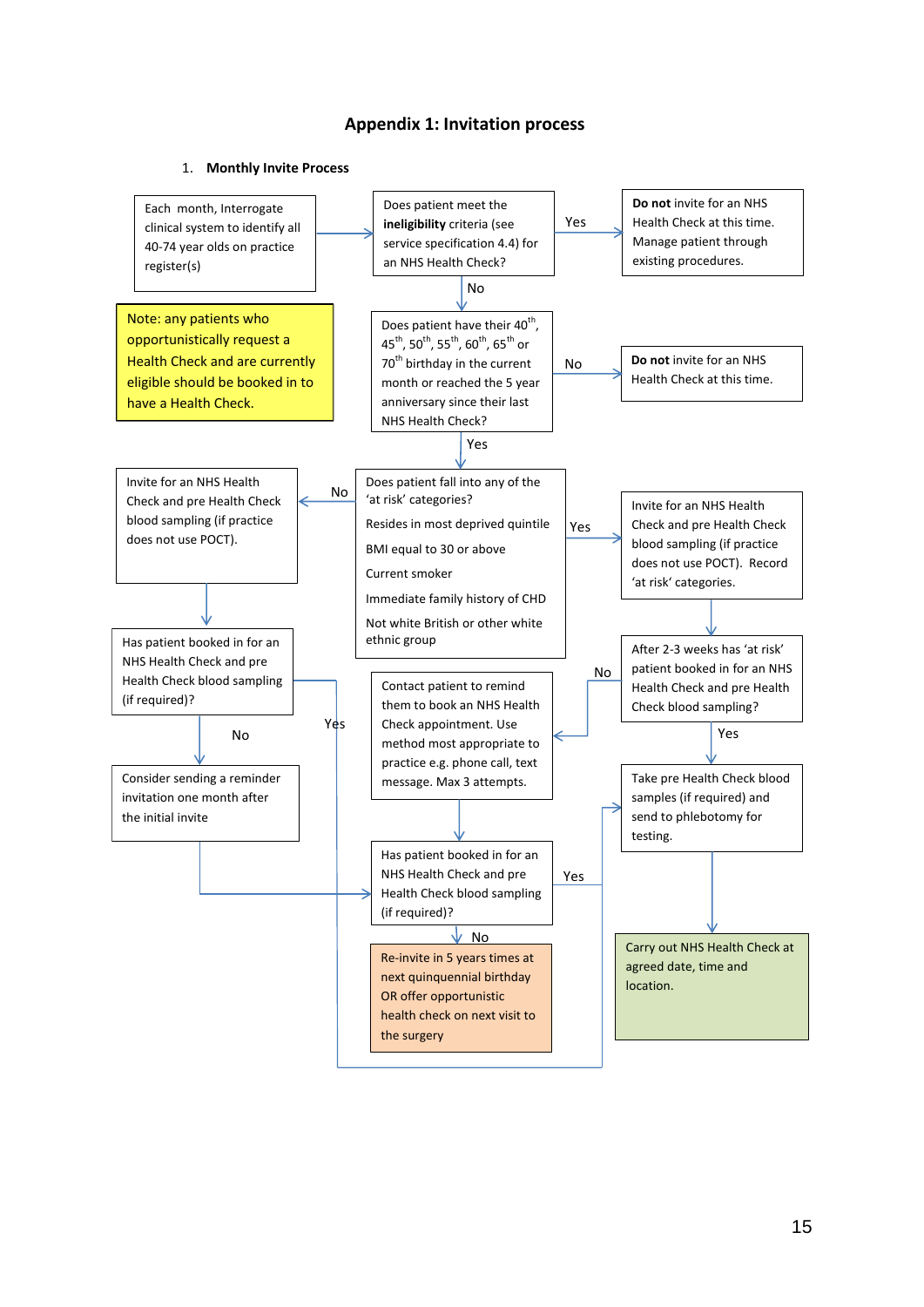

## **Appendix 2: Overview of the NHS Health Check vascular risk assessment and management programme**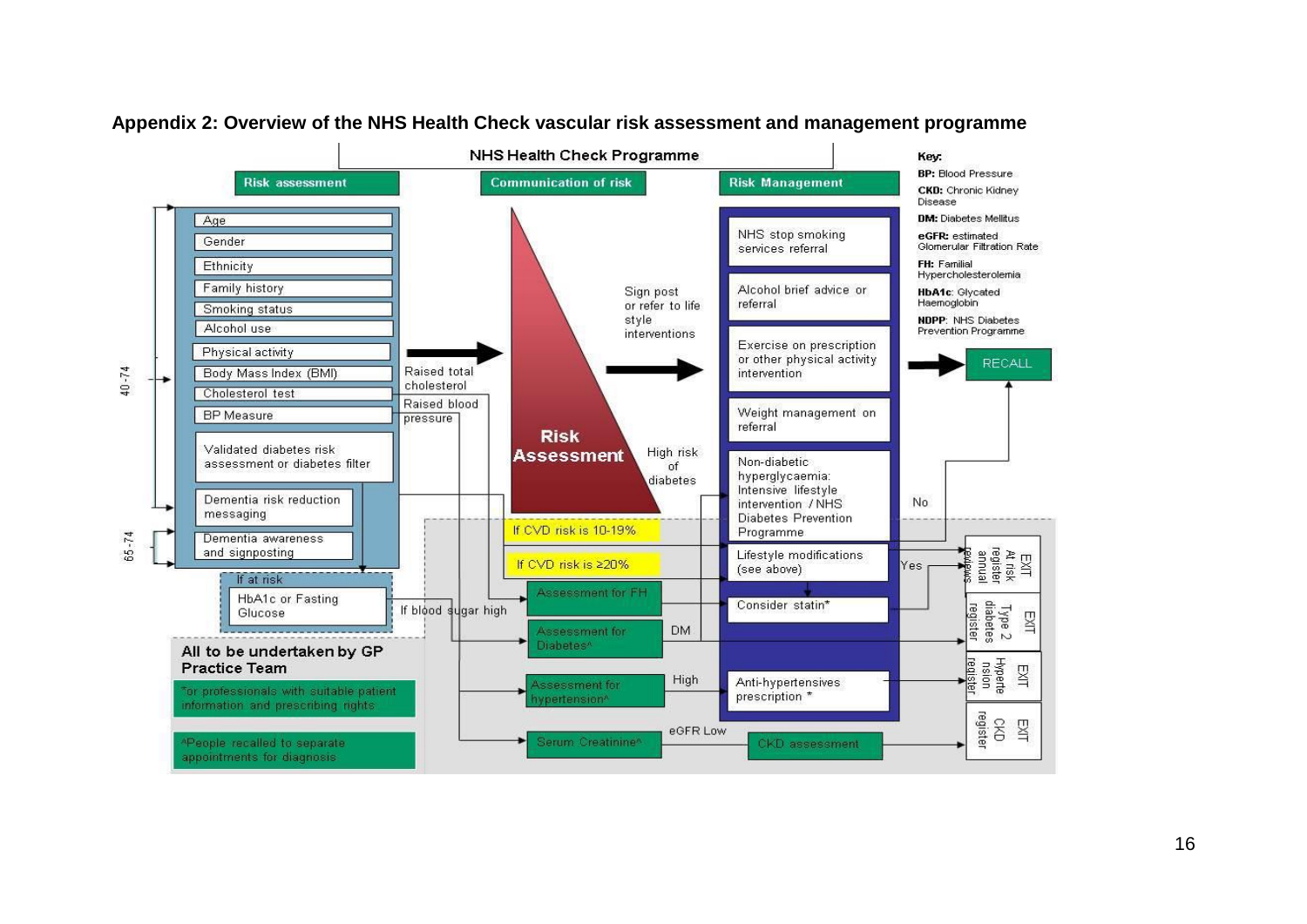# **Appendix 3 Summary of recommended actions arising from the health check\***

## **Clinical results**

| <b>Health Check result</b>                                                                                                                                                  | <b>Initial Action</b>                                                                                                                                        | <b>Further action</b>                                                                                                                                                                                          |
|-----------------------------------------------------------------------------------------------------------------------------------------------------------------------------|--------------------------------------------------------------------------------------------------------------------------------------------------------------|----------------------------------------------------------------------------------------------------------------------------------------------------------------------------------------------------------------|
| CVD risk score >10%                                                                                                                                                         | Management of risk including lifestyle advice and<br>offer and referral where appropriate, to<br>interventions such as stop smoking or weight<br>management. | Where lifestyle modification has been ineffective or is<br>inappropriate, people should be offered statin therapy for<br>the primary prevention of CVD.                                                        |
| CVD risk score >20%                                                                                                                                                         | Management of risk as above plus GP referral for<br>management including offer of statin therapy for<br>primary prevention of CVD.                           | Patient to exit the call and recall system and commenced<br>on 'high risk annual reviews'.                                                                                                                     |
| Blood pressure is >140/90mmHg OR<br>SPD>140mmHg OR DBP > 90mmHG                                                                                                             | Arrange in practice for further assessment for<br>hypertension                                                                                               | If hypertension is diagnosed treat and add to hypertension<br>register<br>GP assessment for chronic kidney disease required (serum<br>creatinine and calculation of eGFR)                                      |
| Total cholesterol = / >7.5mmol/l                                                                                                                                            | Further assessment by GP for familial<br>hypercholesterolaemia                                                                                               | If appropriate refer to Refer to Wessex Familial<br>Hypercholesterolaemia Service<br>http://www.uhs.nhs.uk/OurServices/Genetics/Meet-the-<br>team/General-genetics-team.aspx                                   |
| At higher risk of diabetes<br>Q Diabetes > 5.6<br>Cambridge<br>diabetes risk score>0.2<br>Leicester practice risk score>4.8<br>Leicester risk assessment score is $=$ /> 16 | Patient requires testing for diabetes (non-fasting<br>HbA1c)                                                                                                 | Follow up as detailed below                                                                                                                                                                                    |
| HbA1c =/>42mmol/mol OR FGT =/>5.5<br>mmol/l                                                                                                                                 | Assess for non-diabetic hyperglycaemia<br>Assess for diabetes diagnosis                                                                                      | For NDH: Intensive lifestyle advice and offer of referral to<br>National Diabetes Prevention Programme (referral<br>embedded in clinical system)<br>For diabetes diagnosis: Appropriate clinical treatment and |
|                                                                                                                                                                             |                                                                                                                                                              | lifestyle advice. Inclusion on the diabetes register                                                                                                                                                           |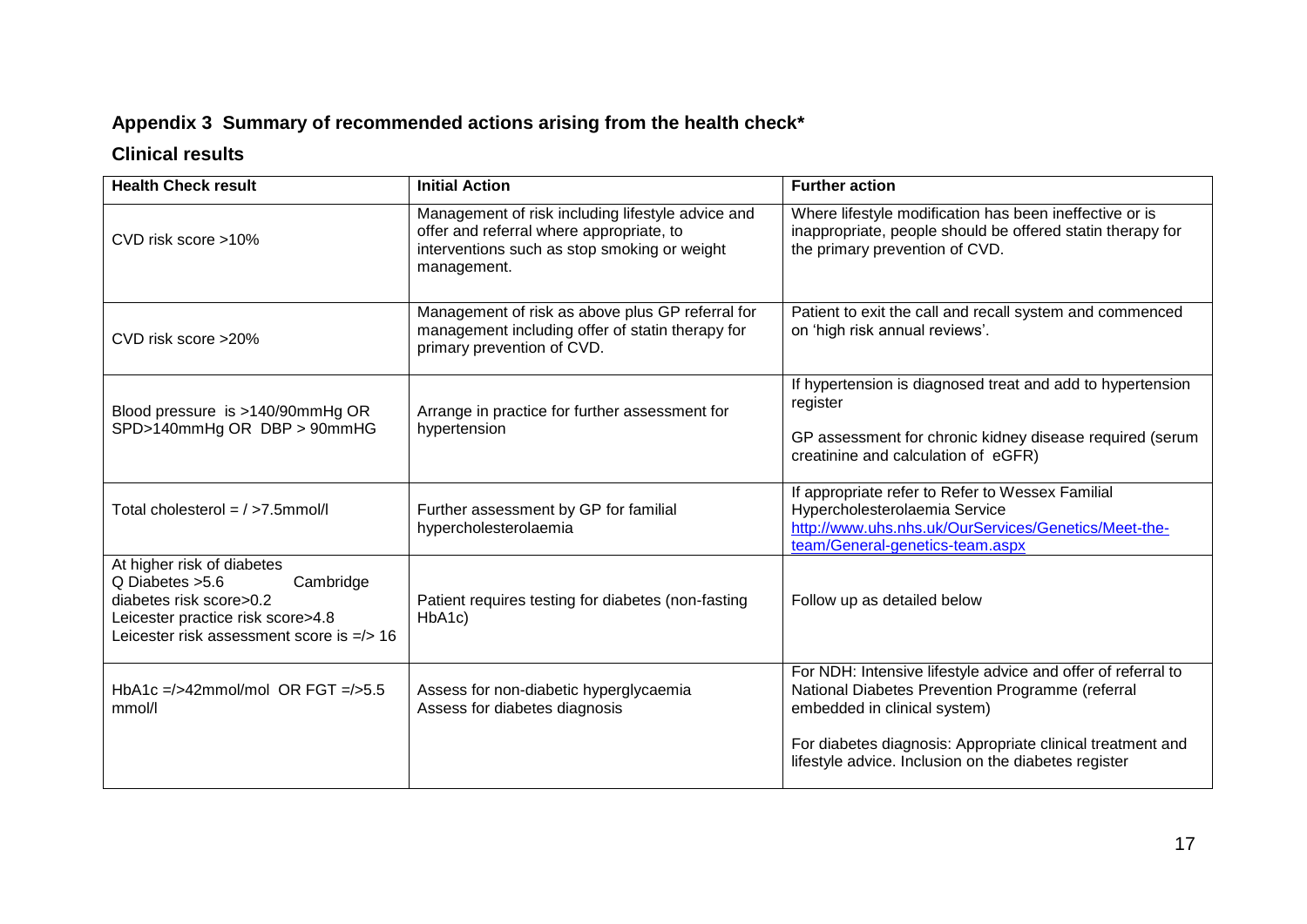# **Lifestyle risks**

| <b>Health Check result</b>                   | <b>Action</b>                                                                                                                                                                                                                  |
|----------------------------------------------|--------------------------------------------------------------------------------------------------------------------------------------------------------------------------------------------------------------------------------|
| Current smoker                               | Assess readiness to change. The most effective way for smokers to quit is to use a specialist service. If smokers are not<br>ready to quit, offer help in the future.                                                          |
|                                              | Refer to specialist stop smoking service (Forms on DXS) or / http://www.quit4life.nhs.uk/health-professionals/ and E-mail                                                                                                      |
|                                              | to quit4life@nhs.net or call 0845 602 4663 or 01252 335120                                                                                                                                                                     |
|                                              | If smokers want to quit on their own signpost to NHS Choices quit smoking page                                                                                                                                                 |
|                                              | https://www.nhs.uk/live-well/quit-smoking/10-self-help-tips-to-stop-smoking/                                                                                                                                                   |
|                                              |                                                                                                                                                                                                                                |
| BMI = $or > 25$ and $< 30$                   | Assess readiness to change and ask about lifestyles changes the patient is ready to make.                                                                                                                                      |
|                                              | Offer advice and signpost to POWeR a locally developed online weight management programme My Intervention ::<br>homepage                                                                                                       |
| BMI 30 or more                               | Assess readiness to change and ask about lifestyles changes the patient is ready to make. The most effective way to lose                                                                                                       |
|                                              | weight is an evidence based tier 2 weight management programme                                                                                                                                                                 |
| BMI $=$ />27 Black and                       |                                                                                                                                                                                                                                |
| minority ethnic group                        | Offer referral to tier 2 weight management programme. Form available on clinical systems or here<br>https://www.hants.gov.uk/socialcareandhealth/publichealth/practitionerresources                                            |
|                                              |                                                                                                                                                                                                                                |
|                                              | Self-referral here:<br>https://www.weightwatchers.com/uk/hampshire                                                                                                                                                             |
|                                              |                                                                                                                                                                                                                                |
|                                              | OR signpost to POWeR a locally developed online weight management programme My Intervention :: homepage                                                                                                                        |
| <150 minutes of                              | Assess readiness to change and ask about lifestyles changes the patient is ready to make. Discuss how can build PA into                                                                                                        |
| physical activity a<br>week / <2 sessions of | Offer self-help support such as downloading the 'Active 10' or 'Couch to 5K' apps<br>daily life.<br>https://www.nhs.uk/oneyou/apps/ more information is available here https://www.nhs.uk/live-well/exercise/ For older adults |
| strength exercises per                       | link with Balance, steady and strong classes.                                                                                                                                                                                  |
| week                                         |                                                                                                                                                                                                                                |
|                                              | If patient is inactive or fairly inactive (GPPAQ) offer the above and signposting or referral to local physical activity                                                                                                       |
|                                              | programmes. Your local District or Borough Council will have this information                                                                                                                                                  |
| Audit -15 (medium                            | Assess readiness to change and ask about lifestyles changes the patient is ready to make. Signpost to online support                                                                                                           |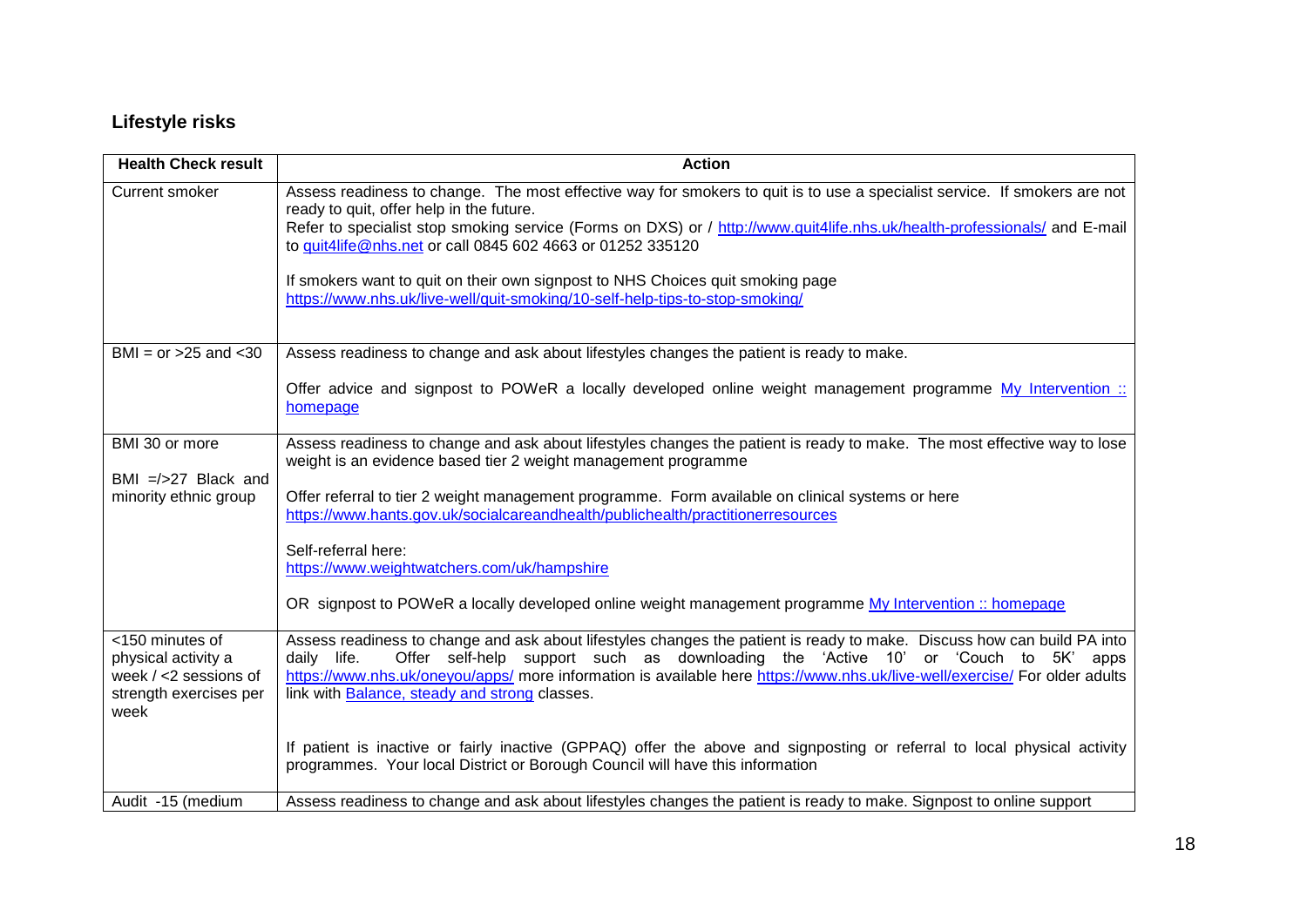| risk) or 16-19 (high | https://www.inclusionhants.org/support-for-those-aged-25-and-over/alcohol-support-online/ or call Hampshire Alcohol      |  |
|----------------------|--------------------------------------------------------------------------------------------------------------------------|--|
| risk) OR units of    | Support Line on 0300 303 3539 for up to 4 brief intervention sessions.                                                   |  |
| alcohol >14 each     |                                                                                                                          |  |
| week                 |                                                                                                                          |  |
| Audit score=/>20     | Offer referral to alcohol services 0300 303 3539 or https://www.inclusionhants.org/ The patient should not stop drinking |  |
| (Addiction likely)   | without the help of a healthcare professional.                                                                           |  |
| <b>OR</b>            |                                                                                                                          |  |
| 35 units a week for  |                                                                                                                          |  |
| women & 50 units for |                                                                                                                          |  |
| men                  |                                                                                                                          |  |

\*Providers should always follow their own clinical protocols and these should be updated in line with national clinical guidelines.

### **General information**

Heart Health<https://www.bhf.org.uk/heart-health-old>

NHS Choices and Change for Life (Interactive tools for lifestyle behaviours) [www.nhs.uk](http://www.nhs.uk/) and [www.nhs.uk/change4life](http://www.nhs.uk/change4life)

Top tips on talking about dementia A 'Top Tips' paper for NHS Health Check providers, practitioners and commissioners on talking about Dementia in the

[NHS Health Check](http://www.healthcheck.nhs.uk/commissioners_and_providers/evidence/)